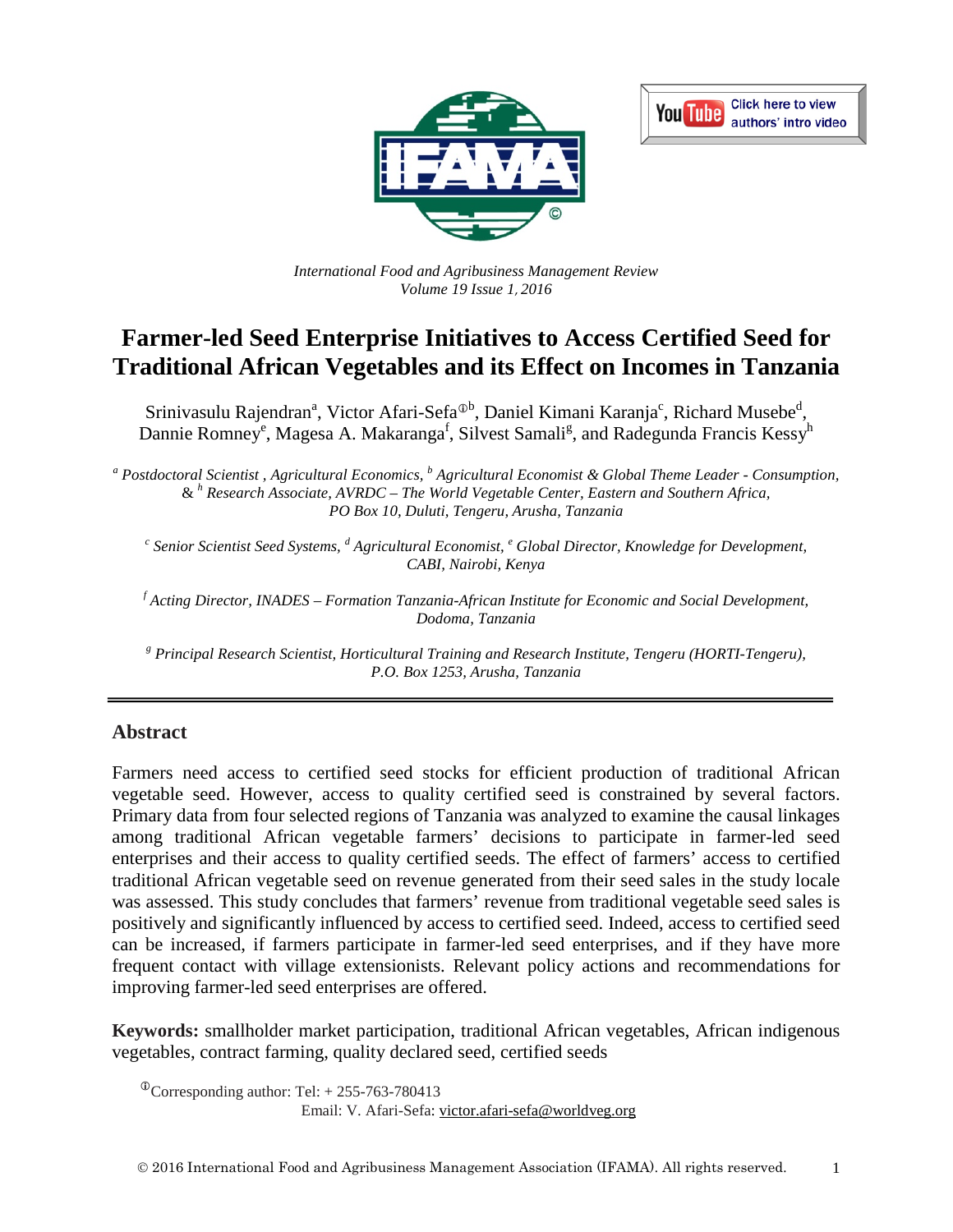## **Introduction**

In most Sub-Saharan African countries, diets of African consumers are often deficient in essential micronutrients and vitamins, resulting in widespread malnutrition. Increasing consumption of traditional African vegetables such as amaranth (*Amaranthus* spp.), African eggplant (*S. aethiopicum, S. anguivi* and *S. macrocarpon*), African nightshade (*Solanaceae*), and jute mallow (*Corchorus* spp.) ensures staple-based diets are balanced and provide both food and nutrition security (Yang et al. 2009; Keatinge et al. 2011; Afari-Sefa et al. 2012; Keding et al. 2012; Keatinge et al. 2015). In recent years, the demand for traditional African vegetables has increased but limited availability and accessibility of quality seeds of preferred varieties has constrained the ability of farmers to deliver improved produce to consumers (Afari-Sefa et al. 2013). Most vegetable producers are thus seed-insecure (McGuire and Sperling 2011). Most traditional vegetable species are open-pollinated and farmers can easily save seed over many seasons, thereby discouraging commercial investment in seed production (Karanja et al. 2013). There are several other reasons why farmers utilize poor quality vegetable seed in their fields. These include lack of information about quality seed production methods, lack of availability of improved varieties of seeds, lack of updated market information and support systems, and lack of credit to purchase farm inputs. Poor infrastructure raises the cost of inputs and lowers revenue from crop sales (Daniel and Adetumbi 2004; Ellis-Jones et al. 2008; Thomas et al. 2008; Minot 2011).

Good quality certified seed enhances crop yields and their subsequent contribution to food security, the value of the product in the market, and economic growth (Lanteri and Quagliotti 1997; Daniel and Adetumbi 2004; Toenniessen et al. 2008; Louwaars and De Boef 2012; Keatinge et al. 2015). Increasing smallholder access to good quality inputs is often desirable for addressing yield gaps and increasing output, as most farmers would otherwise resort to using farmer-saved seed (Gildemacher et al. 2011). To improve the accessibility of certified seed from formal seed markets, some studies have proposed that national seed regulatory agencies shift their role from direct supervision of seed production toward technical and policy support for the development of a wider range of seed provision options (Tripp 1997; Tripp and Rohrbach 2001). In addition to the urgent need for seed policy reforms, Daniel and Adetumbi (2004) suggest that vegetable seed supply systems can be improved when breeders and seed producers regularly assess consumers' preferences and factor them into their participatory breeding and seed supply systems. Almekinders et al. (1994) identified the potential of local informal seed markets for improved seed supplies in developing countries when they are properly integrated with the formal sector.

David (2004) argues that farmer-led seed enterprises might offer a sustainable solution to accessibility of good quality and certified seed, but scaling up this approach in Eastern and Southern Africa remains a challenging task. However, in Tanzania, Afari-Sefa et al. (2013) found that community seed producers have a lower average input cost and higher returns than contract seed growers, and note that seed companies operate in a dynamic business environment and have profit-oriented motives that might contravene development objectives. The authors investigated two farmer-led seed enterprise models (FLSE) namely, contract seed production with private seed companies (formal seed system) and the community-led Quality Declared Seed (QDS) production systems (semi-formal system). The QDS system is regarded as an improved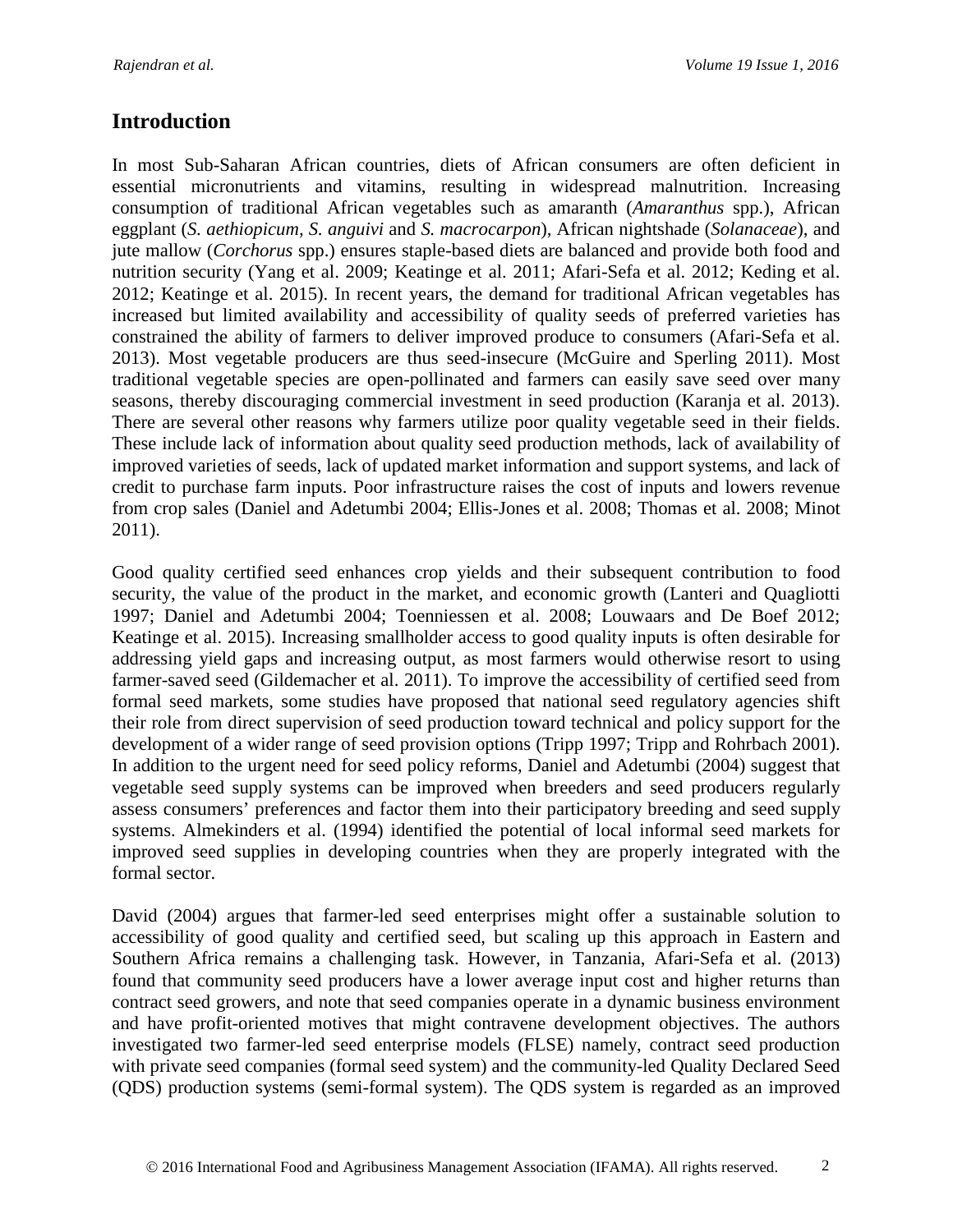alternative seed supply system that caters for regional specific varietal preferences and provide opportunities for establishing linkages with formal institutions to produce good quality seed and meet farmers' complex and diverse seed requirements. However, the authors suggested that because the majority of farmers obtain seed from informal sources, strengthening informal seed production systems by integrating them with semi-formal and formal seed systems must be seen as an urgent priority if the supply-side bottleneck is to be successfully addressed.

In the 1980s, many African farmers obtained their inputs and agricultural credit from semiformal markets or state-owned commodity marketing boards, but these have failed to deliver good quality inputs and services mostly due to inefficiency in delivery systems. Therefore, during the 1990s several African countries including Tanzania liberalized their seed markets. In East Africa, the liberalized seed trade primarily benefited commercial staple crops such as maize; additional investment was required to develop seed markets for other crops (Rohrbach et al. 2003). In countries across the region, particularly Tanzania, many traditional African vegetables are well-adapted to local agroclimatic conditions and are highly valued in local markets. However, the informal markets and networks that smallholders rely on to obtain seed of these crops typically fail to provide reliable, good quality cultivars (Karanja et al. 2013). Ellis-Jones et al. (2008) estimated that 70-75 percent of traditional vegetable seeds come from the informal sector, whereas the semi-formal and formal seed sector together constitute 25-30 percent. Weinberger and Msuya (2004) estimated that the share of traditional vegetable seed sold in the formal market is about 10 percent, with about 15 hectares under formal seed production. Informal seed markets thus play a vital role in the buying and selling of vegetable seed. The Tanzanian government is trying to improve the efficiency of the vegetable seed value chain through semi-formal and formal seed markets via various policy reforms. Yet formal markets are an increasingly important source for affordable certified quality seed and other input services in Tanzania (World Bank 2012).

Many studies (e.g. Shiferaw et al. 2008; Alene et al. 2008; Asfaw et al. 2012) have analyzed the causal linkages between adoption of improved seed varieties and machinery as well as the economic benefits attained from adopting improved seed varieties in sub-Saharan African countries. The conclusion of these studies is that adopting improved or certified seed varieties has contributed to the welfare of rural households. Some studies (e.g. Fischer and Qaim 2012; Boniphace et al. 2014) identified factors that constrain farmers' decisions to participate in seed markets. The authors conclude that transaction costs incurred by farmers when seeking price information and during produce sale transactions influence their decisions to participate in viable markets. Not surprisingly, the studies highlighted above focus mainly on cereals and pulses. Several other studies (Weinberger and Msuya 2004; Ellis-Jones et al. 2008; World Bank 2012; Karanja et al. 2013; Afari-Sefa et al. 2012; Afari-Sefa et al. 2013) analyzed the performance of vegetable seed markets and policy reforms in East Africa. However, there has been limited research to explicitly examine the causal linkages among farmers' access to certified traditional African vegetable seed and the revenue generated from their seed sales.

This study aims to (i) examine the causal linkages among farmers' decisions to participate in farmer-led seed enterprises and farmers' access to certified traditional African vegetable seed within four regions of Tanzania, and (ii) measure the effect of accessibility of certified traditional African vegetables on revenue generated from the traditional African vegetable seed sales in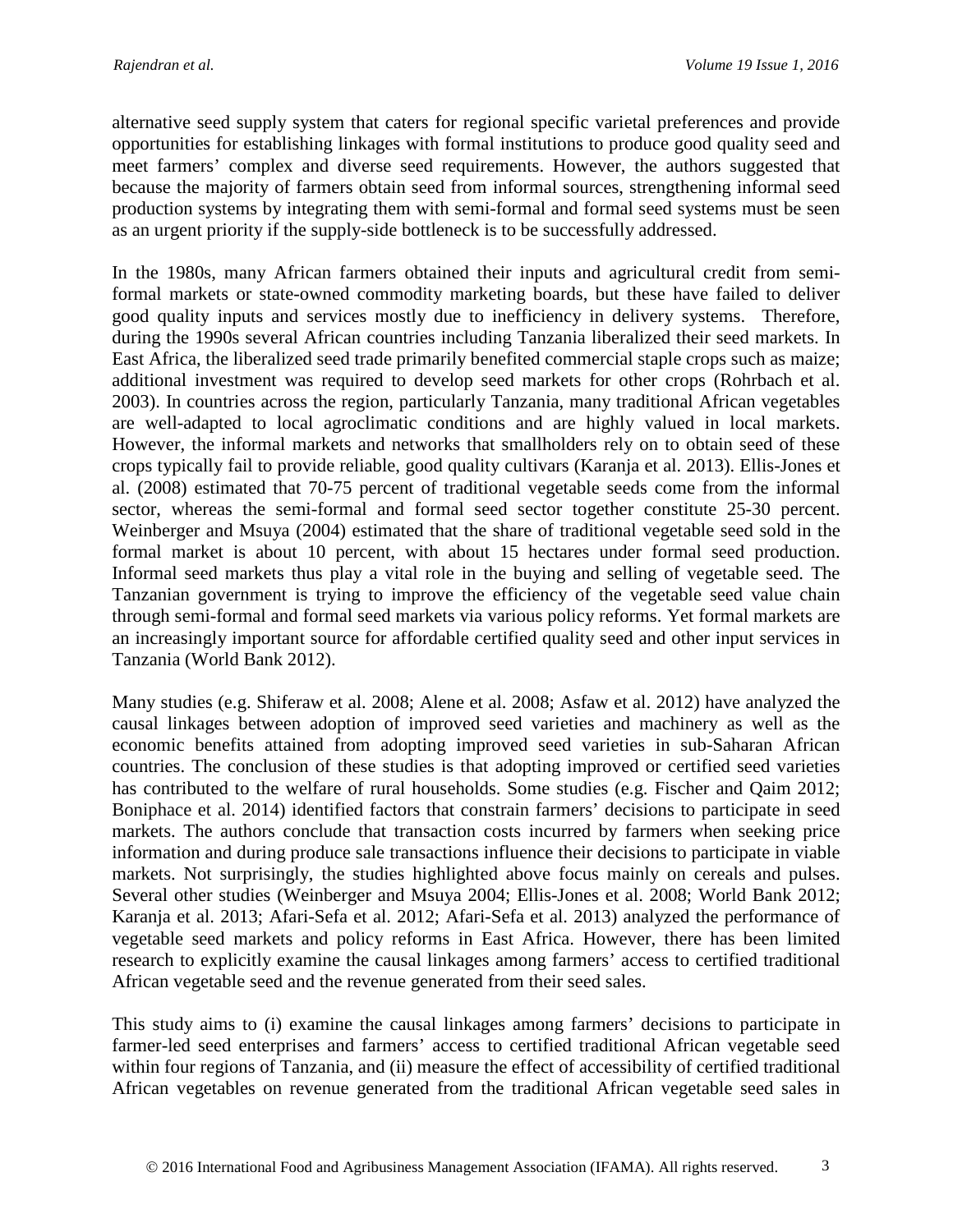Tanzania. The research questions underlying our study include: Do farmers' decisions to participate in farmer-led seed enterprises improve accessibility to certified traditional African vegetable seed? Does increased accessibility to certified seed lead to increases in revenue from seed sales? These hypotheses were tested using an endogenous treatment effect model complemented by a two-stage instrumental variable model, both of which are explained in more detail in the econometric framework of the methods section.

### **Seed Policies and Regulations in Tanzania**

Following the liberalization of seed trade in the late 1990s, Tanzania introduced several policies and regulations to improve quality certified seed supply and distribution systems, and the production and marketing of crops including: Plant Protection Act of 1997, Plant Breeders Act 2002, Seed Act 2003, Seed Regulation 2007, Protection of New Plant Varieties (Plant Breeders' Rights) Regulations (2008). Despite the modest achievements gained from these policies and regulatory acts, explicit variety release requirements and procedures, seed certification standards, and conditions for import and export of vegetable seeds remain largely unclear. The regulations do not clearly differentiate between seed of staple crops and those of horticultural crops, especially vegetables. In the guidelines and procedures, priority is given to staple crops rather than vegetables. However, a concerted advocacy effort by AVRDC – The World Vegetable Center and its national partners to increase awareness of the value of traditional vegetable crops among government regulators resulted in the release for the first time in 2010 of seven new varieties of traditional vegetables in Tanzania (AVRDC 2011, Afari-Sefa et al. 2012).

To improve seed quality and a more secure seed supply in deficit areas, the Tanzanian government introduced the Quality Declared Seed (QDS) program, which was developed by the Food and Agriculture Organization of the United Nations (Food and Agriculture Organization 2004). The objective of the QDS program is to improve the availability of quality seed to farmers in seed deficit areas such as Central Tanzania. Most of the country's private seed companies operate from northern Tanzania, a considerable distance from potential customers located in central Tanzania; thus, they seldom can deliver seed in a timely manner. The QDS functions most effectively where formal seed markets are not active and government resources are too limited to reach target farmers.

As a part of the seed regulatory process, the government has established an independent institute known as the Tanzania Official Seed Certification Institute (TOSCI) to regulate seed businesses in accordance with the Seed Act of 2003. TOSCI certifies seed of registered cultivars for official trading in Tanzania. There are three major steps involved in producing certified seed: technical, administrative, and legislative. The technical aspect requires cultivars to be registered according to relevant eligibility criteria. New cultivars must then undergo National Performance Trials (NPT) and certain tests to release new varieties, namely Distinctness, Uniformity and Stability (DUS) to demonstrate that the new variety adds value in terms of productivity, adaptability and tolerance/resistance to pests and diseases. Administrative steps include registration of seed growers, applications and certification services, and monitoring of seed trading. TOSCI follows legislative guidelines to complete the first two steps (Afari-Sefa et al. 2013).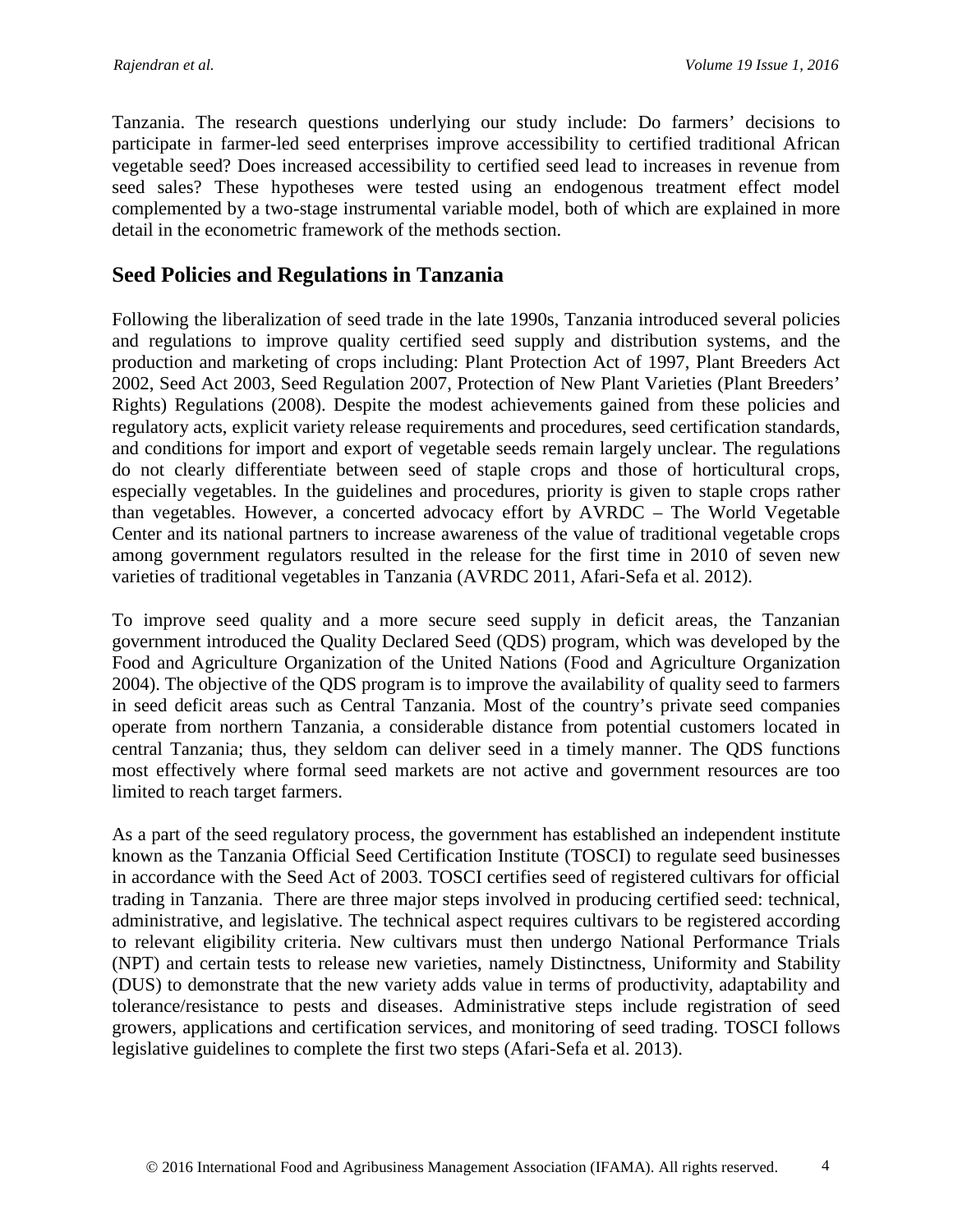The Tanzanian government has established an independent body called the Agricultural Seed Agency (ASA) with the key mandate of promoting the use of improved seed as well as promoting private sector participation in seed production, processing and marketing. Although ASA encounters logistical and resource bottlenecks, its policies and regulations have changed the seed production and marketing system in Tanzania (Ministry of Agriculture and Cooperatives 1997). Despite the improved policies and interventions to address spatial and time gaps in its seed supply system the country is still beleaguered by low production and productivity of vegetables. This is due to limited use of inorganic fertilizers, quality seed, and pesticides; inefficient input distribution systems; poor infrastructure facilities; and climate change (Rohrbach et al. 2002).

### **Vegetable Seed Systems in Tanzania**

A seed system is defined as "an interrelated set of components including breeding, management, replacement and distribution of seeds" (Maredia et al. 1997; Thiele 1999). Vegetable breeding is mainly done at the Horticultural Training and Research Institute, Tengeru (HORTI-Tengeru) and to some extent at Sokoine University of Agriculture and other agricultural research institutes. Due to the lack of research investment, no breeding programs are currently underway at HORTI-Tengeru. Therefore, AVRDC – The World Vegetable Center Eastern and Southern Africa, based in Arusha, Tanzania, contributes by breeding improved cultivars of global and African traditional vegetables to suit farmers' needs and consumers' preferences. Although AVRDC provides germplasm and the requisite plant breeding and seed production expertise, HORTI-Tengeru is the most active participant in the varietal release process for all public cultivars. Several private companies are involved in varietal development and release, albeit with a strong focus on hybrids; these companies need to emphasize exclusivity in plant varietal protection rights to ensure they can re-coup their investments and accrue profits (Nazeem et al. 2010).

AVRDC develops new vegetable lines and releases the lines as varieties in collaboration with public sector partners such as HORTI-Tengeru in Tanzania (Afari-Sefa et al. 2013; Dinssa et al. 20[1](#page-4-0)5). AVRDC researchers multiply and maintain breeder seed<sup>1</sup>, which is then sent to the Agricultural Seed Agency (ASA), an independent public entity, for further multiplication and preparation of foundation seed<sup>[2](#page-4-1)</sup> for distribution to private seed companies. Private seed companies in turn multiply the foundation seed to obtain commercial certified seed for sale to farmers in domestic, regional and international markets. As of January 2015, there were 23 seed companies procuring foundation seed of different crops (including vegetables) from  $ASA^3$  $ASA^3$ , most through contracts with farmers. To increase timely access to adequate foundation seed for the production of certified seed by the private sector, AVRDC introduced an online ordering

<span id="page-4-0"></span><sup>&</sup>lt;sup>1</sup> Breeder seed is defined as "Seed that is produced by a breeding unit in small quantities for multiplication to reach the desired volumes for sale to farmers" (Minot et al. 2007)

<span id="page-4-1"></span><sup>&</sup>lt;sup>2</sup> Foundation seed is defined as "seed produced by a public or private enterprise mandated multiplication unit, technically one breeding generation after breeder seed". It requires subsequent multiplication by private seed companies before being sold to farmers as formal certified seed (Minot et al. 2007). In Tanzania, ASA has the national mandate for providing foundation seed of publicly released and maintained varieties to private seed companies.

<span id="page-4-2"></span><sup>&</sup>lt;sup>3</sup> List of 23 companies received from ASA, Morogoro, Tanzania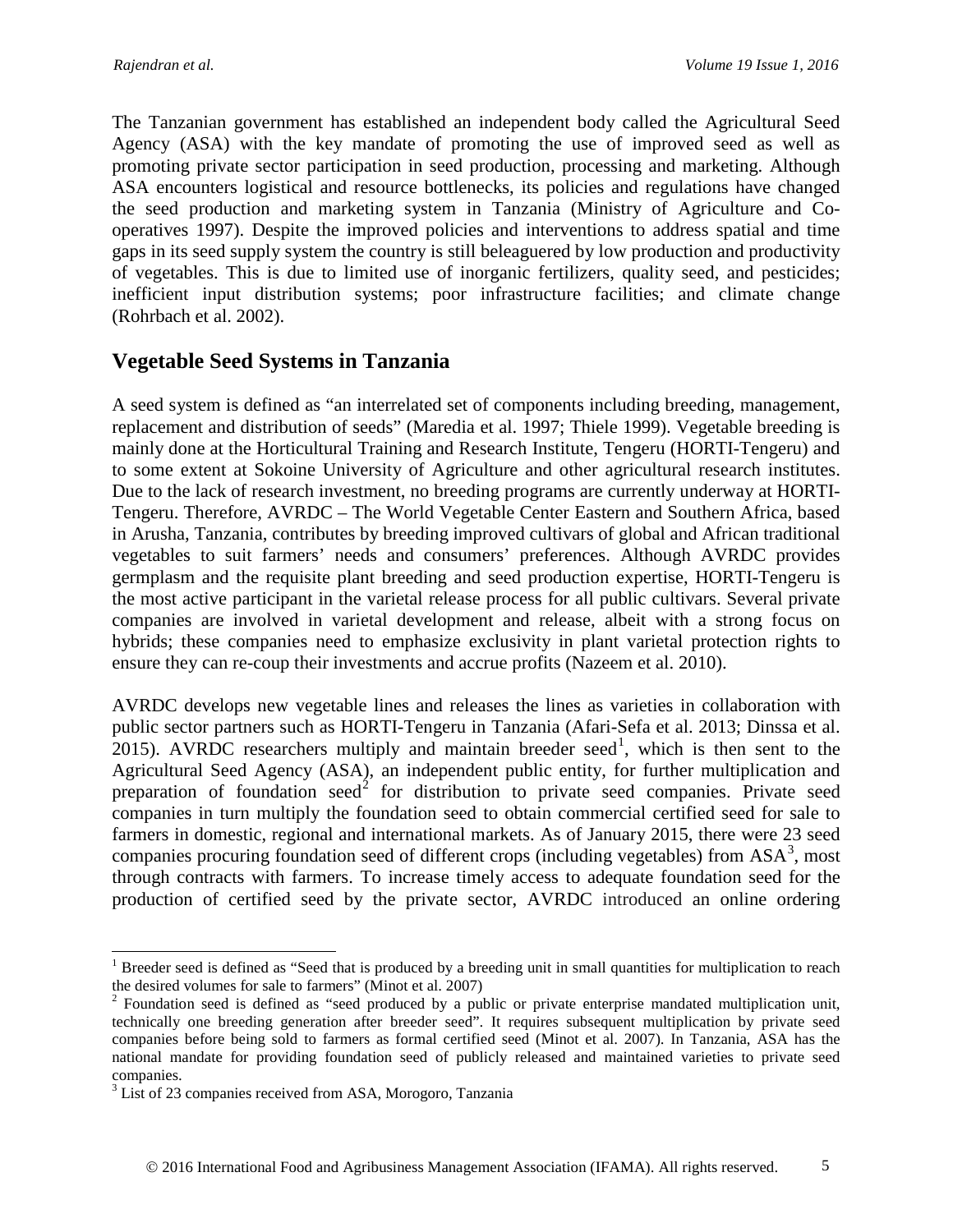platform, "VegOneX" in May 2015 (http://asa.worldveg.org/). Seven companies have registered to use VegOneX and now order foundation seed from ASA through this platform.

In areas where private companies are not able to provide seed to farmers in a timely manner, ASA produces commercial seed that is sold directly to stockists and to seed growers as certified seed. Farmers may receive seed from other farmers through exchange or seeds saved from their own fields. Some farmers receive seed from nongovernmental organizations as part of development project or via emergency aid relief. Within the seed supply and distribution system, TOSCI has authorized district inspectors who handle quality control for all actors/stakeholders involved in the supply chain system.

### **Materials and Methods**

#### *Study Sites*

A survey of ninety farm households that cultivate traditional African vegetables for seed production were selected in four administrative regions of Tanzania: Arusha, Tanga, Morogoro, and Dodoma (Figure 1). The survey was conducted between January and May 2013. Study regions, districts, wards, and villages were selected using a multistage procedure based on a combination of project deliverable requirements, the importance and volume of traditional vegetable produced in various wards and villages, the extent of market access, and interviews with key informants and officials from the Ministry of Agriculture.

The Arusha region falls under the Northern Highlands agroclimatic zone with an altitude of 1400 m and experiences bimodal rainfall of 760–1200 mm per annum (usually from October-December and March–May). The temperature in Arusha region varies between 5–30 °C. The Tanga region (Lushoto district) is located within the Western Usambaras, with an altitude ranging from 1000–2100 m, characterized by steep slopes and narrow valleys (Vainio-Mattila 2000) with a relatively high population density of 210 persons/km of agricultural land. Land use is a combination of traditional subsistence farming and modern cash crop production.

Subsistence crops such as maize, field beans, bananas, cassava and sweet potatoes are grown on hillsides, while vegetables are mostly grown in valley bottoms (Vainio-Mattila, 2000). Compared to most other agroclimatic zones of the country, the Lushoto study site enjoys a relatively cool climate with temperatures ranging from  $18-23$  °C, with the maximum occurring in March and minimum in July, and high rainfall of 600–2000 mm per annum. The area is characterized by high rainfall variability. The Morogoro region has a coastal climate with temperatures ranging from a minimum of 19  $\rm{^{\circ}C}$  to maximum of 30  $\rm{^{\circ}C}$ , mean annual precipitation of 854 mm, and an altitude of 366–549 m. The Dodoma region study site in central Tanzania has a semi-arid (savanna) type of climate with a unimodal rainfall regime of 500-700 mm per annum, usually starting as early as mid-November in some places and ending around mi-May, followed by a long dry season (Stigter et al. 2005). The rainfall is relatively low in amount and rather unpredictable in frequency. The unreliability of rainfall in these regions imposes a pattern of risk aversion in traditional farming. During the long dry season, persistent desiccating winds and low humidity contribute to high evapotranspiration and soil erosion (Afari-Sefa et al. 2015).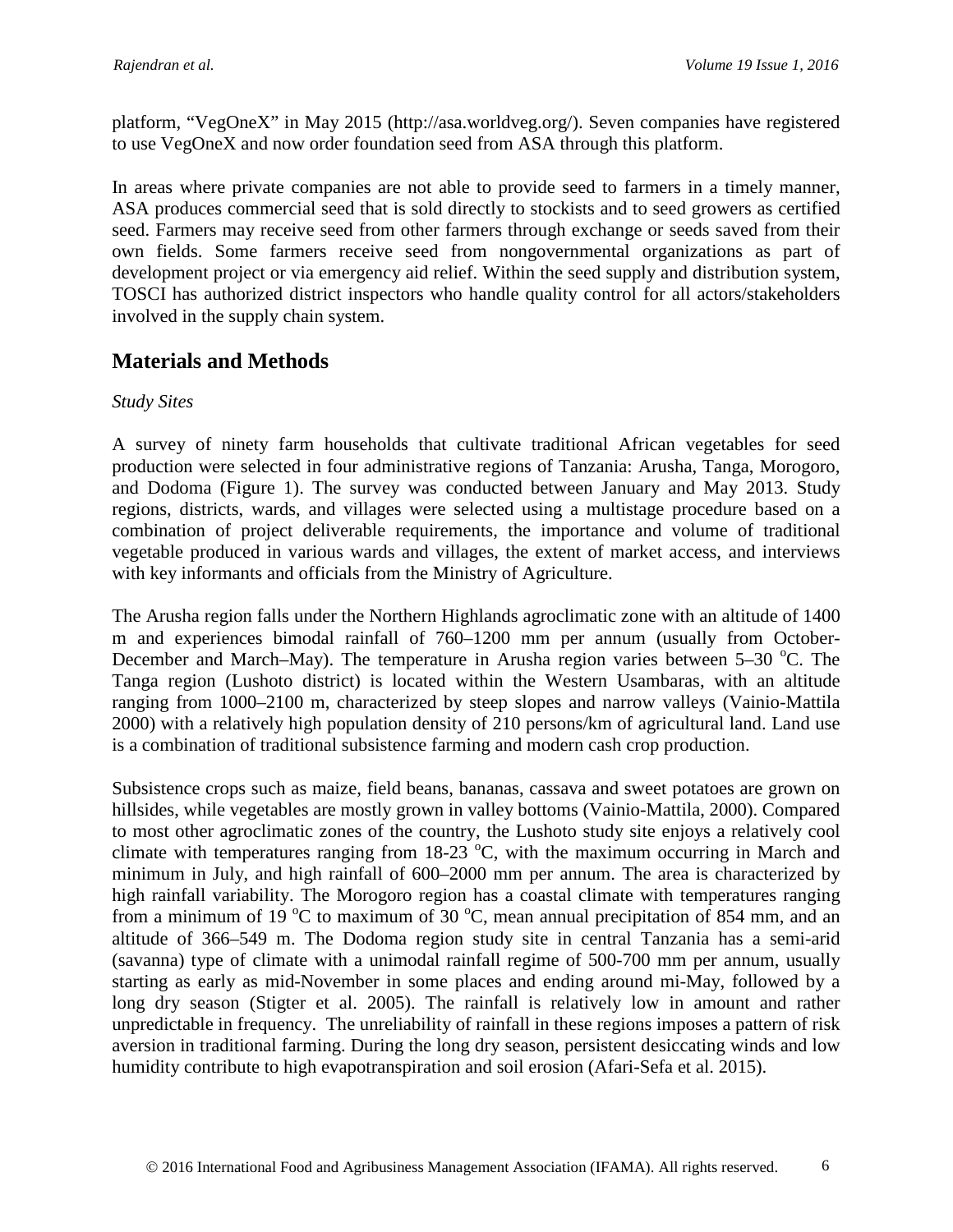

Figure 1. Survey regions cultivating traditional African vegetables for seed production include: Tanzania: Arusha, Tanga, Morogoro, and Dodoma.

### *Study Approach and Data*

The primary survey was undertaken in three stages: pre-pilot, pilot, and main survey. In the prepilot survey, the survey team met with several clusters of farmers to learn about their agricultural activities. Based on the pre-pilot survey, a structured questionnaire was developed and pre-tested with a few farmers selected for the pilot survey. The questionnaire was then revised and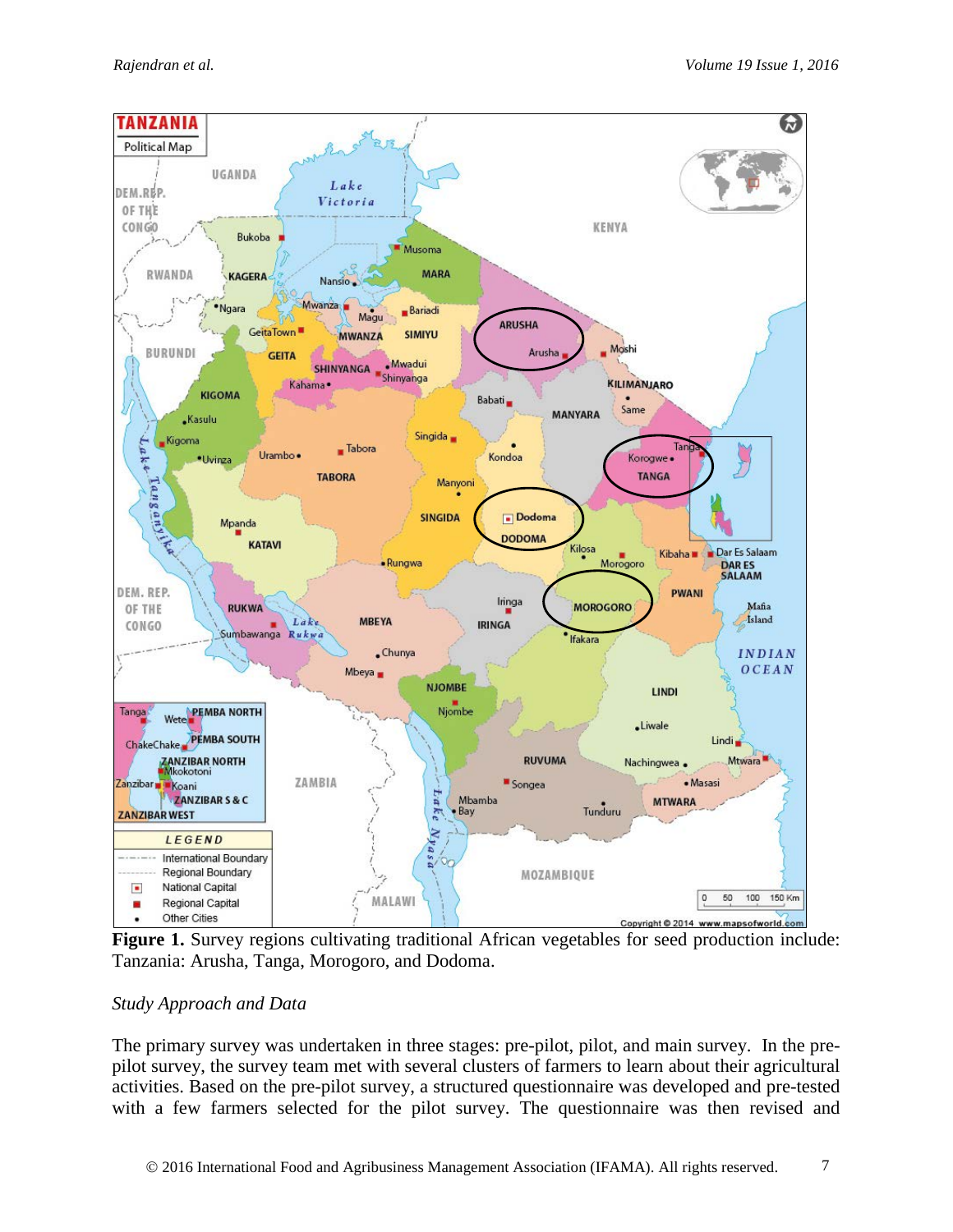implemented for the main survey from March-May 2015. For the main survey, 90 sampled farm households were selected for one-on-one interviews with the guidance of village executives, extension officers, and local opinion leaders. The 12-month cropping year reference period for primary data collection was from March 2012 to February 2013.

#### *Econometric Model*

A household's vegetable seed income can be modeled as a sequential decision. Typically, a household first decides to choose a treatment (accessibility of certified vegetable seeds) which then endogenously impacts on its outcome (vegetable seed income). The decision on the household's accessibility of certified seed is endogenous in the sense that there might be some unobserved characteristics that influence both the accessibility of certified vegetable seed and vegetable seed income. This implies that ordinary least-squares regression cannot identify the average treatment effect, and hence an alternative and more robust identification strategy should be employed. To control for endogenous sample selection bias, this study adopted a standard treatment effect model from the causal modelling literature in econometrics (Heckman 1979, Maddala 1983). To validate the robustness of the treatment effect model while complementing the ensuing results, we also estimated a two-stage or extended Instrumental Variable (IV) model. To this end, a household's decision on accessibility of certified seed can be denoted as an unobserved latent variable such that:

$$
P_i^* = \delta_0 + \delta_1 X_i + \delta_2 Z_i + u_i
$$
 where the observed decision is  
\n(1) 
$$
P_i = \begin{cases} 1 \text{ if } P_i^* > 0 \\ 0, \text{ otherwise} \end{cases}
$$

The farm household then chooses to have better accessibility of certified vegetable seeds in terms of timely availability, with lower prices if  $P_i^* > 0$  where  $X_i$  and  $Z_i$  are exogenous covariates and  $u_i$  is random error term. The outcome of interest equation is written as

$$
(2) \quad Y_i = \beta_0 + \beta_1 P_i + \beta_2 X_i + \varepsilon_i
$$

where  $P_i$  is a dummy variable indicating whether or not a household have better and timely access to certified vegetable seeds at lower prices<sup>[4](#page-7-0)</sup>. Thus we have a continuous outcome variable (vegetable crop income) and a limited dependent binary treatment variable (accessibility of certified vegetable seeds). Consistent with addressing variable endogeneity issues, we suppose that  $u_i$  and  $\varepsilon_i$  are correlated. To jointly estimate (1) and (2), we then assume two errors follow the bivariate normal distribution.

The estimation of the two step model under the bivariate normality assumption, proceeds as follows:

<span id="page-7-0"></span><sup>&</sup>lt;sup>4</sup> Farmers were asked three questions: (i) Do you encounter any bottlenecks in the timely availability of certified seed? (ii) Do you encounter any bottlenecks in obtaining quality seed? and (iii) Do you have any concerns regarding the price of seed? If the farmer reported for all questions that they did not experience any bottlenecks for accessing certified under these constraints, then it is recorded as 1, otherwise 0.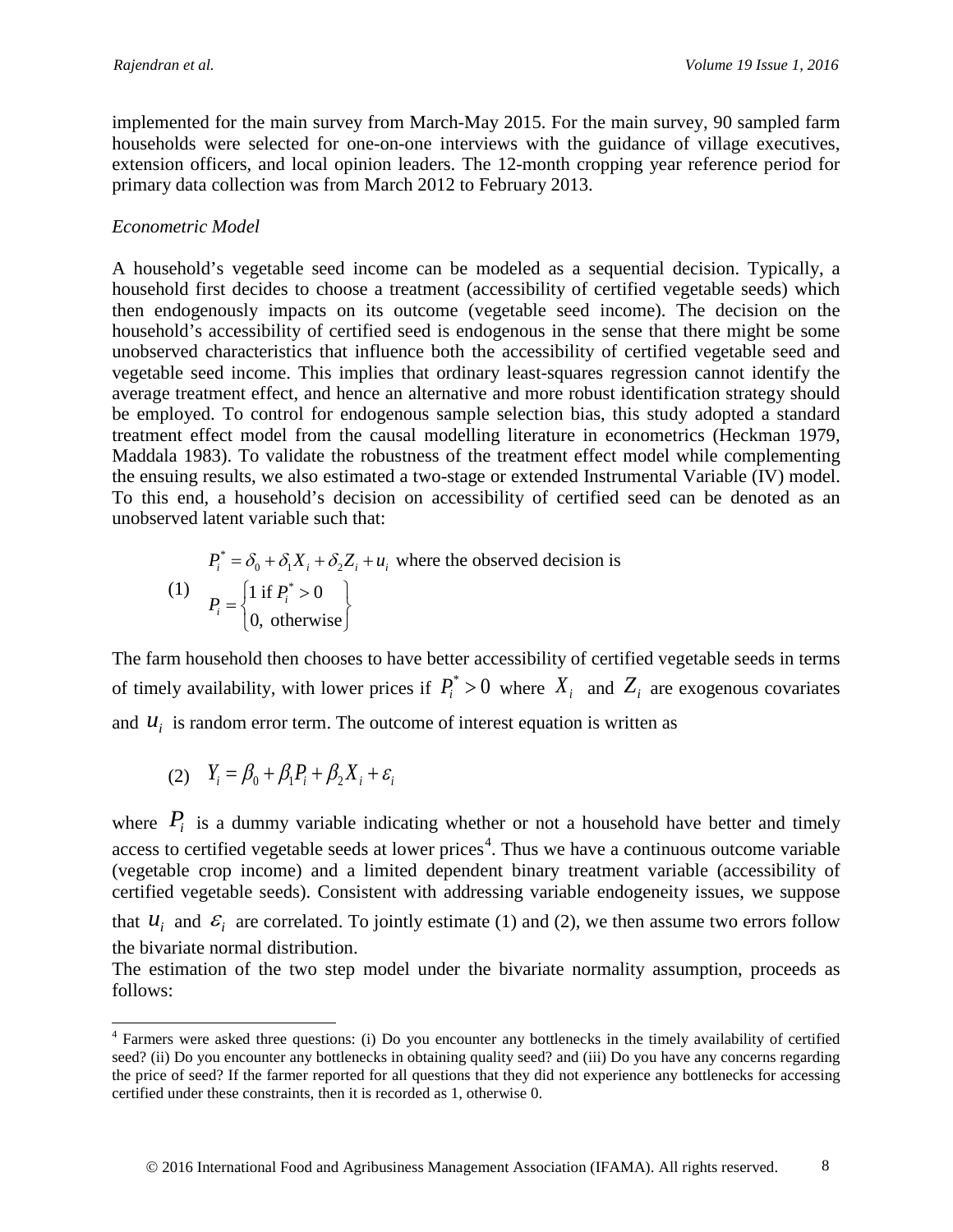- a. Estimate a Probit regression of  $P_i$  on  $X_i$  and  $Z_i$ .
- b. Use the fitted model to calculate the predicted Inverse Mill's Ratios. For participants this would be  $\hat{\lambda}_i = \frac{-\psi(\omega_0 + \omega_1 A_i + \omega_2)}{2}$  $\hat{\lambda}_i = \frac{-\phi(\hat{\delta}_0 + \hat{\delta}_1 X_i + \hat{\delta}_2 Z_i)}{\Phi(\hat{\delta}_0 + \hat{\delta}_1 X_i + \hat{\delta}_2 Z_i)}$  $\hat{i} = \frac{\varphi(\hat{o}_0 + \hat{o}_1 \hat{A}_i + \hat{o}_2 \hat{A}_i)}{\hat{\sigma}(\hat{\sigma} + \hat{\sigma} \hat{A}_i + \hat{\sigma} \hat{A}_i)}$  $i \cdot \boldsymbol{\nu}_2$  $\boldsymbol{\nu}_i$  $X_i + \hat{\delta}_2 Z$  $X_i + \hat{\delta}_2 Z$  $\hat{\lambda} = \frac{-\phi(\delta_0 + \delta_1 X_i + \delta_2)}{2}$  $=\frac{-\phi(\hat{\delta}_0 + \hat{\delta}_1 X_i + \hat{\delta}_2 Z_i)}{\Phi(\hat{\delta}_0 + \hat{\delta}_1 X_i + \hat{\delta}_2 Z_i)}$  where  $\phi(.)$  is the standard normal density and  $\Phi(.)$

is the standard normal cumulative density.

c. Regress  $Y_i$  on  $P_i$ ,  $X_i$  and  $\hat{\lambda}_i$ .

The two-step estimator was implemented in STATA Software Package. A significant coefficient of Inverse Mill's Ratio would imply that the error terms are correlated.

 $Y_i$  is the revenue generated from the vegetables by a household as a dependent variable, which is a continuous outcome variable in the endogenous treatment effect model.

The effect of accessibility of certified vegetable seed (treatment variable) on vegetable seed income (outcome variable) was measured by the endogenous treatment effect model. The first step involves measuring the casual linkages between respondents' participation in farmer-led seed enterprises and accessibility of certified vegetable seed. The second step measures the effect of accessibility of certified vegetable seed (treatment variable) and vegetable seed income along with other explanatory variables.

Two explanatory variables—gender and age of the household head—affected both the treatment variable and outcome variable. Afari-Sefa et al. (2012) highlighted that when farmers participate in farmer-led seed enterprises, they have better access to certified quality seed, thereby improving their crop income. Other studies (Almekinders et al. 1994; World Bank 2012) also observed that the formal seed marketing system can provide better access to certified seed in many developing countries. Batt (2008) argues that receiving frequent extension services influences farmers' access to certified seed. Therefore, this study included two explanatory variables that might influence the treatment variable: farmers' participation in farmer-led seed enterprises and farmers' frequent contacts with village extension workers.

Other variables that directly influenced the outcome variable in our model were net cultivated area and irrigated area. Rajendran et al. (2015) argued that net cultivated area represents total area under irrigation and unirrigated land, which explains farm size as well. It implies that the larger the farm size, the greater the opportunity to apply new technologies and have a better output value. The implication is that medium and large farms derive more gains from application of more capital than do small farms, and also depend on the possibility of a larger share of irrigated land to total land size. Based on a household survey from five administrative regions in Tanzania, irrigated land area influences output value, particularly the value of vegetable production; hence, the inclusion of irrigated area as an independent variable is required.

Accessibility of credit by farmers also influences farmers' crop income (Diagne and Zeller 2001). In our study, this variable was measured as a dummy variable, where farmers receiving credit for their agricultural activities are assigned a value of 1, otherwise zero. As a complement to the endogenous treatment effect model, this study also estimated an extended Instrumental Variable (IV) model to account for the possibility of inconsistent parameter estimation due to endogenous regressors in the main treatment effect model. In the IV model, individual characteristics such as head of household, collective household characteristics such as family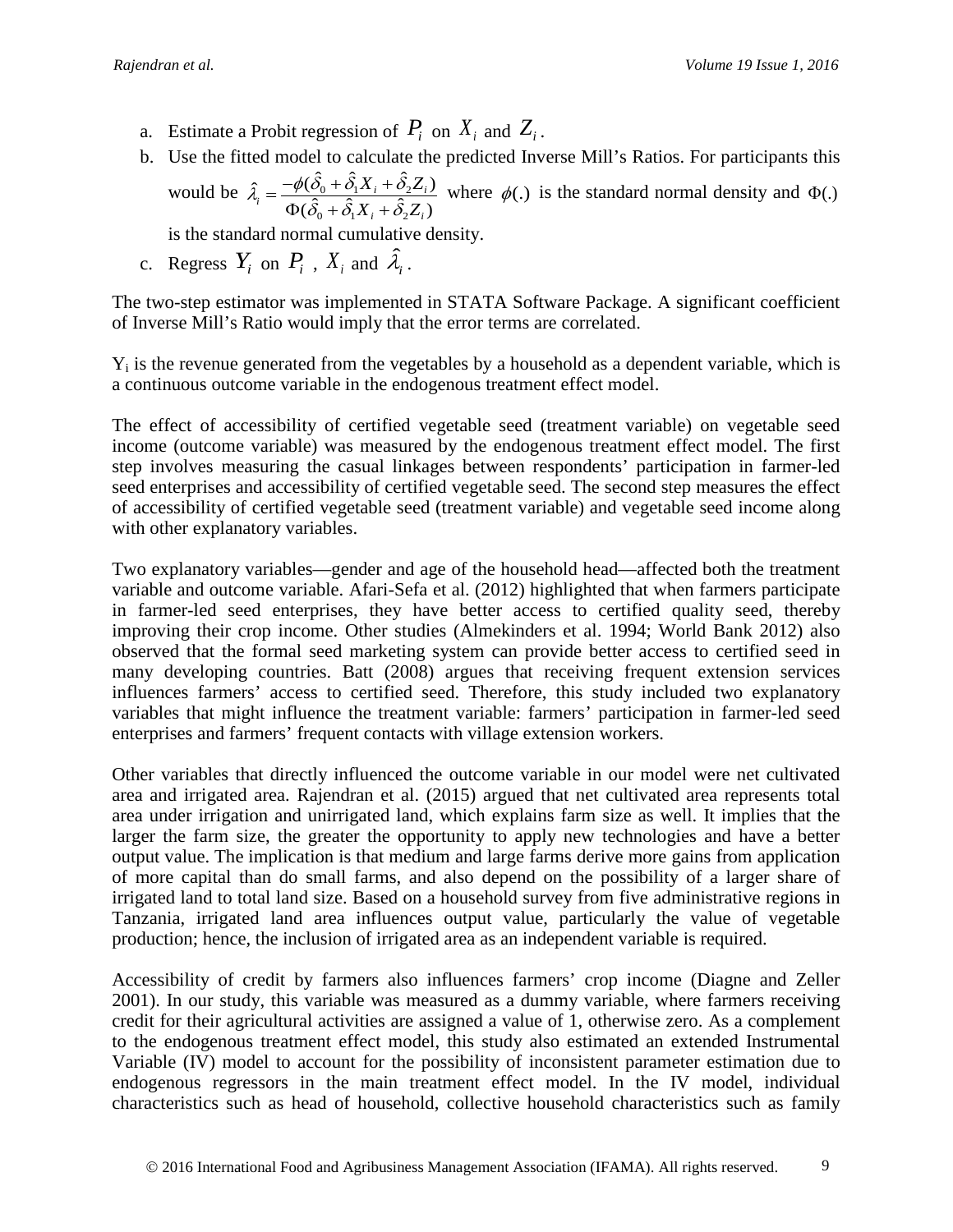size, accessibility of credit by farmers, and agricultural characteristics including irrigated area under cultivation are exogenous regressors or instruments. Farmers' participation in farmer-led enterprises is an excluded instrument or exogenous variable excluded from the regression. Accessibility of certified seeds is an endogenous regressor that is being instrumented.

### **Results and Discussion**

It is important to understand the number of sales transactions through various types of seed distribution channels existing across the different farm size categories and regions. Farm size was categorized as marginal, small-, medium- and large-scale farmers. Smallholder farmers were defined as marginal and small-scale farmers that own or/and cultivate less than 2.0 hectare of land. Medium-scale farmers were defined as farmers that own or/and cultivate between two and four hectares of land. Large-scale farmers were defined as farmers that own or/and cultivate more than four hectares of land.

Marginal, small- and medium-scale farmers constituted 96% of the sample (Table 1). Out of the 90 farm households surveyed, 15% and 33% were engaged in contract farming and QDS systems, respectively, while 52%, including smallholders, sold their seed through the informal system. The high percentage of smallholders selling seed through semi-formal and formal systems may indicate a preference for low risk factors associated with formal sub-sector arrangements compared with the informal seed marketing system. This indicates that the share of seed sold through the informal system is larger than the semi-formal and formal marketing systems in the study region, which validates the findings of Wekundah (2012) and Shiferaw et al. (2008).

Within the Arusha region, it was observed that although almost all types of seed marketing channels exist, the major seed distribution channel was through contract farming. The survey results show all respondents in Dodoma region produce and sell their seeds under the QDS system. In Tanga and Morogoro regions, only the informal seed marketing system was active. This reflects the comparative advantage Arusha has over other regions in Tanzania in attracting private seed companies.

Table 1 shows the share of sales transactions by farm size, regions for each seed marketing channel (column percentage); and shares of sales transaction by marketing channels under each farm size category and regions (row percentage).

Table 2 provides details of land ownership and cultivated area for all crops and vegetable seed by farm size under identified marketing channels. Small and medium farm categories accounted for most of the land volume (61%), which indicates that small- and medium-scale farmers play an important role in seed production. In the contract farming system, there is little difference between net operated and net irrigated area, which indicates that contract companies prefer farmers who have irrigation facilities to grow their crops.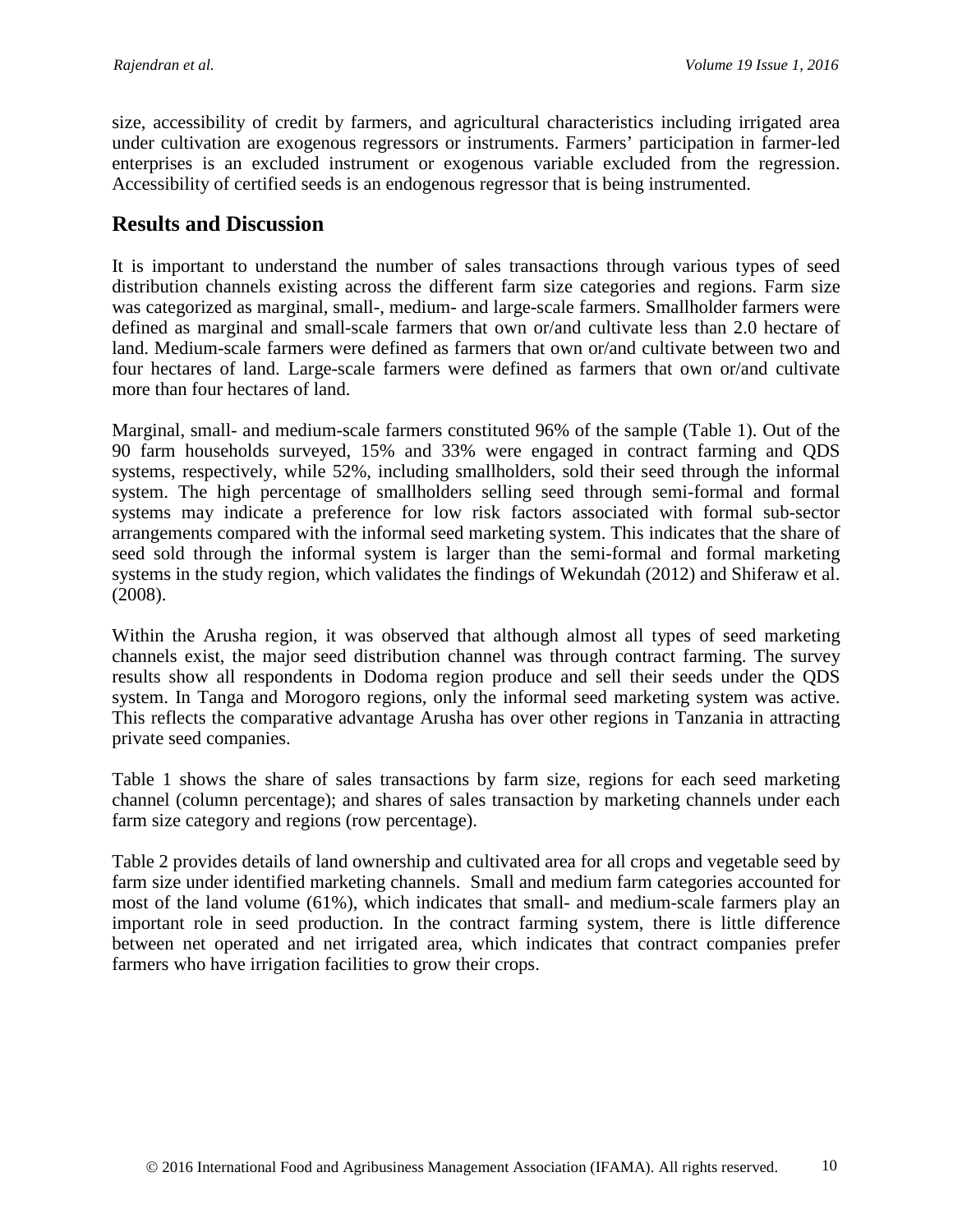| <b>By Farm Size Category</b> | No of HH       | <b>Formal system</b><br>(Contract grower) | Semi-formal<br>system (QDS) | <b>Informal system</b><br>(Farm-saved seed) | <b>Overall</b><br>% of<br>$HH^{\ast}$ |
|------------------------------|----------------|-------------------------------------------|-----------------------------|---------------------------------------------|---------------------------------------|
| Marginal farm $(0>$ to 1 ha) | 24             | 31(17)                                    | 27(33)                      | 26(50)                                      | 27 (100)                              |
| Small farm $(>1$ to 2 ha)    | 32             | 38(16)                                    | 27(25)                      | 40(59)                                      | 36 (100)                              |
| Medium farm $(>2$ to 4 ha)   | 30             | 23(10)                                    | 40(40)                      | 32(50)                                      | 33 (100)                              |
| Large farm (above 4 ha)      | $\overline{4}$ | 8(25)                                     | 7(50)                       | 2(25)                                       | 4(100)                                |
| Total                        | 90             | 100(15)                                   | 100(33)                     | 100(52)                                     | 100(100)                              |
| <b>By Regions</b>            |                |                                           |                             |                                             |                                       |
| Arusha                       | 18             | 100(72)                                   | 10(11)                      | 6(17)                                       | 20(100)                               |
| Tanga                        | 19             |                                           | $\qquad \qquad -$           | 40 (100)                                    | 21 (100)                              |
| Morogoro                     | 25             |                                           |                             | 53 (100)                                    | 28 (100)                              |
| Dodoma                       | 28             |                                           | 90(100)                     | $\theta$                                    | 31 (100)                              |
| Total                        | 90             | 100(15)                                   | 100(33)                     | 100(52)                                     | 100 (100)                             |

#### **Table 1.** Farms by Size, Marketing Channel and Region

**Note.** Figures in parentheses indicate row percentage. In the farm size category, size of area mentioned in the bracket is a range of landholding size by various farm categories. \* Household (HH)

| Table 2. Land Ownership and Cultivated Area for all Crops and Vegetable Seed by Farm Size |  |  |
|-------------------------------------------------------------------------------------------|--|--|
| under Each Marketing Channel                                                              |  |  |

| <b>By Farm Size Category</b>                                                    | <b>Formal system</b><br>(Contract grower) | Semi-formal system<br>(QDS) | <b>Informal system</b><br>(Farm-saved seed) | <b>Overall</b> |
|---------------------------------------------------------------------------------|-------------------------------------------|-----------------------------|---------------------------------------------|----------------|
| Land ownership and cultivated area<br>size (ha) under each marketing<br>channel |                                           |                             |                                             |                |
| Total own area                                                                  | 1.5(1.5)                                  | 2.0(1.3)                    | 1.6(0.9)                                    | 1.7(1.6)       |
| Net operated area (NOA) for all crops                                           | 2.0(1.9)                                  | 1.9(1.2)                    | 1.6(0.9)                                    | 1.7(1.2)       |
| Net operated irrigated area (NOIA) for<br>all crops                             | 2.0(1.9)                                  | 0.4(0.3)                    | 0.8(1.0)                                    | 0.8(1.0)       |
| Area under vegetable seed cultivation                                           | 1.7(1.1)                                  | 0.4(0.3)                    | 0.6(0.5)                                    | 0.7(0.7)       |
| NOA by farm size category under<br>each marketing channel                       |                                           | Land Size (ha)              |                                             |                |
| Marginal farm (0-1 ha)                                                          | 0.7(0.2)                                  | 0.6(0.2)                    | 0.5(0.3)                                    | 0.6(0.3)       |
| Small farm (1-2 ha)                                                             | 1.5(0.2)                                  | 1.4(0.3)                    | 1.3(0.2)                                    | 1.4(0.3)       |
| Medium farm (2-4 ha)                                                            | 2.8(0.7)                                  | 2.6(0.5)                    | 2.5(0.5)                                    | 2.6(0.5)       |
| Large farm (above 4 ha)                                                         | 7.7(0.0)                                  | 4.9(1.1)                    | 4.5(0.0)                                    | 5.5(1.6)       |
| Overall                                                                         | 2.0(1.9)                                  | 1.9(1.2)                    | 1.6(0.9)                                    | 1.7(1.2)       |
| % of NOA under each marketing<br>channel (weighted by household)                |                                           | (Share %)                   |                                             |                |
| Marginal Farm (0-1 ha)                                                          | 11                                        | 8                           | 8                                           | 9              |
| Small Farm (1-2 ha)                                                             | 29                                        | 20                          | 33                                          | 29             |
| Medium Farm (2-4 ha)                                                            | 32                                        | 55                          | 50                                          | 51             |
| Large Farm (above 4 ha)                                                         | 30                                        | 17                          | 6                                           | 14             |
| Overall                                                                         | 100                                       | 100                         | 100                                         | 100            |

**Note.** Standard Deviation in brackets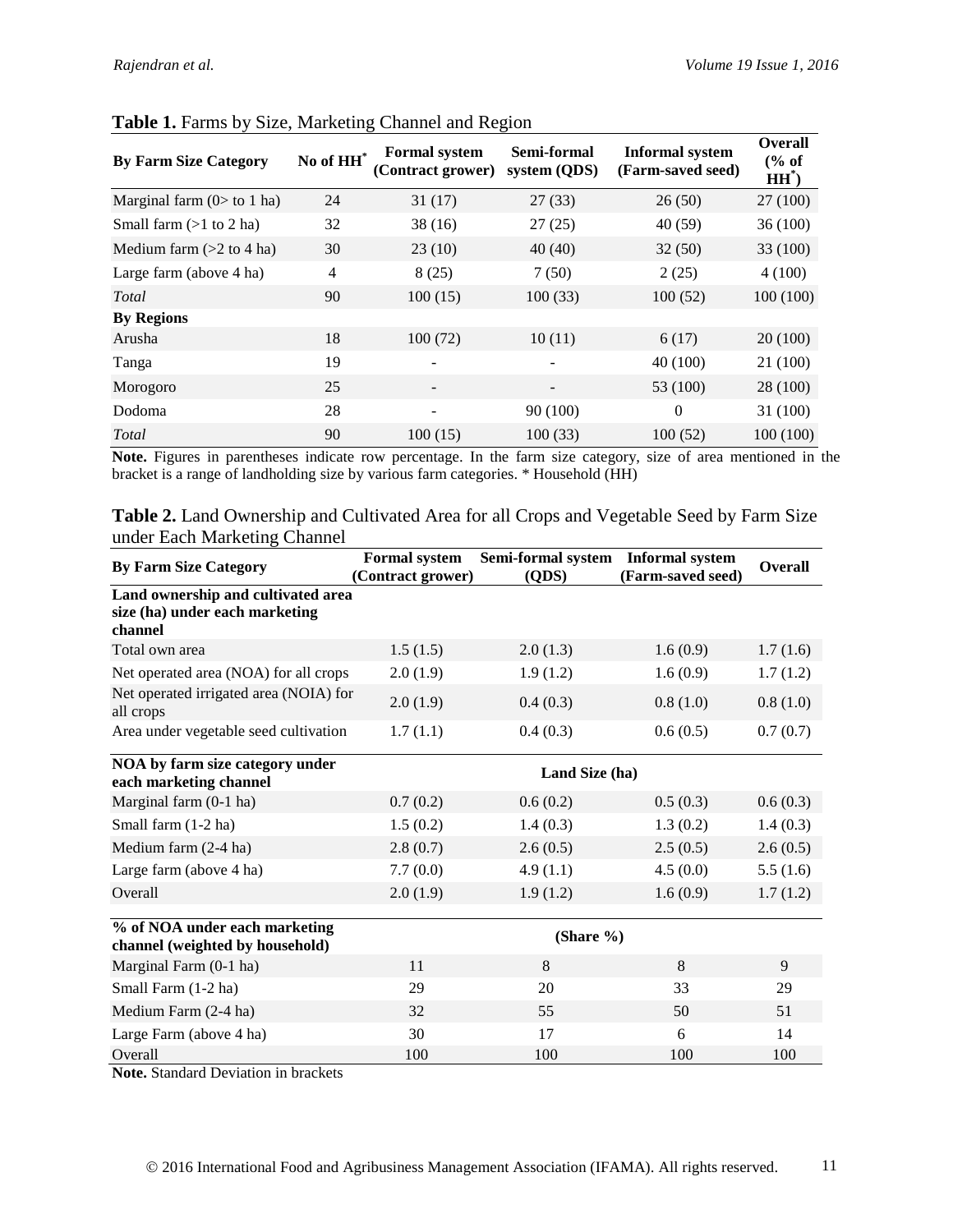Table 3 depicts the basic socioeconomic characteristics of farm households. Out of 90 sampled farm households, 38% were headed by women. Interestingly, contract farming had the highest level of women's participation. The average age of respondents was 45 years.

| <b>Table 5: Dasit Boclocconomic Characteristics of Family Households</b> |                                                 |         |                             |                                             |                |
|--------------------------------------------------------------------------|-------------------------------------------------|---------|-----------------------------|---------------------------------------------|----------------|
| <b>By Farm Size Category</b>                                             | <b>Formal system</b><br>HH<br>(Contract grower) |         | Semi-formal system<br>(QDS) | <b>Informal system</b><br>(Farm-saved seed) | <b>Overall</b> |
| <b>By Gender</b>                                                         |                                                 |         |                             |                                             |                |
| Female-headed                                                            | 35                                              | 54 (20) | 47 (40)                     | 29(40)                                      | 38 (100)       |
| Male-headed                                                              | 56                                              | 46(11)  | 53 (29)                     | 71(61)                                      | 62(100)        |
|                                                                          |                                                 | 100     | 100                         | 100                                         | 100            |
| <b>Age Group of Respondent</b>                                           |                                                 |         |                             |                                             |                |
| $0-35$ years                                                             | 23                                              | 15(9)   | 27(35)                      | 27(57)                                      | 25 (100)       |
| $35-50$ years                                                            | 39                                              | 38(13)  | 57 (44)                     | 35(44)                                      | 43 (100)       |
| 50 above                                                                 | 29                                              | 46(21)  | 17(17)                      | 38(62)                                      | 32(100)        |
|                                                                          |                                                 | 100     | 100                         | 100                                         | 100            |
| <b>Level of Education</b>                                                |                                                 |         |                             |                                             |                |
| Number of Years                                                          | 90                                              | 5.5     | 7.1                         | 7.3                                         | 7              |
| <b>Family Size</b>                                                       |                                                 |         |                             |                                             |                |
| Number of People                                                         | 90                                              | 4.8     | 5.9                         | 5.6                                         | 5.6            |

**Table 3.** Basic Socioeconomic Characteristics of Farm Households

On average, contract farmers had comparatively lower levels of education compared with QDS and non-QDS farmers.

Marketed surplus as a percentage of output is higher in contract farming (98.4%) than in QDS and informal systems (Table 4). QDS and informal systems had relatively smaller marketed surplus, implying that farmers sell their produce in the market under these systems and also keep their own seed for production in subsequent seasons, to exchange with neighboring farmers, or to give out to neighbors and relations as gifts. Farmers who produce under the contract seed model system tend to sell more of their produce compared with farmers who produce seed under the QDS and informal systems; however, contract farmers received higher crop income per ha/season than those under the QDS and informal systems (Table 4).

Farmers' self-perceptions about social norms, perceived control, and adoption of new agricultural technologies under different seed marketing systems are presented in Table 5. The values were measured using a 5-point Likert scale, where the set of ordinal scale perceptions of respondents were elicited under three major psychological indicators: attitude, social norms, and perceived control. *Attitude* includes an individual's evaluation of a given innovation. *Subjective norm* measures his or her perception of how important the opinions of others are regarding an identified innovation.<sup>[5](#page-11-0)</sup> An innovation may not be adopted if it is against the prevalent cultural norm or has a negative effect on neighbors. *Perceived behavioral control* measures an individual's perception of his voluntary control of the adoption process. Even if a given

<span id="page-11-0"></span><sup>&</sup>lt;sup>5</sup> Feder and Savastano (2006) analyzed how opinion leaders' views on a technology affect adoption of the technology by others.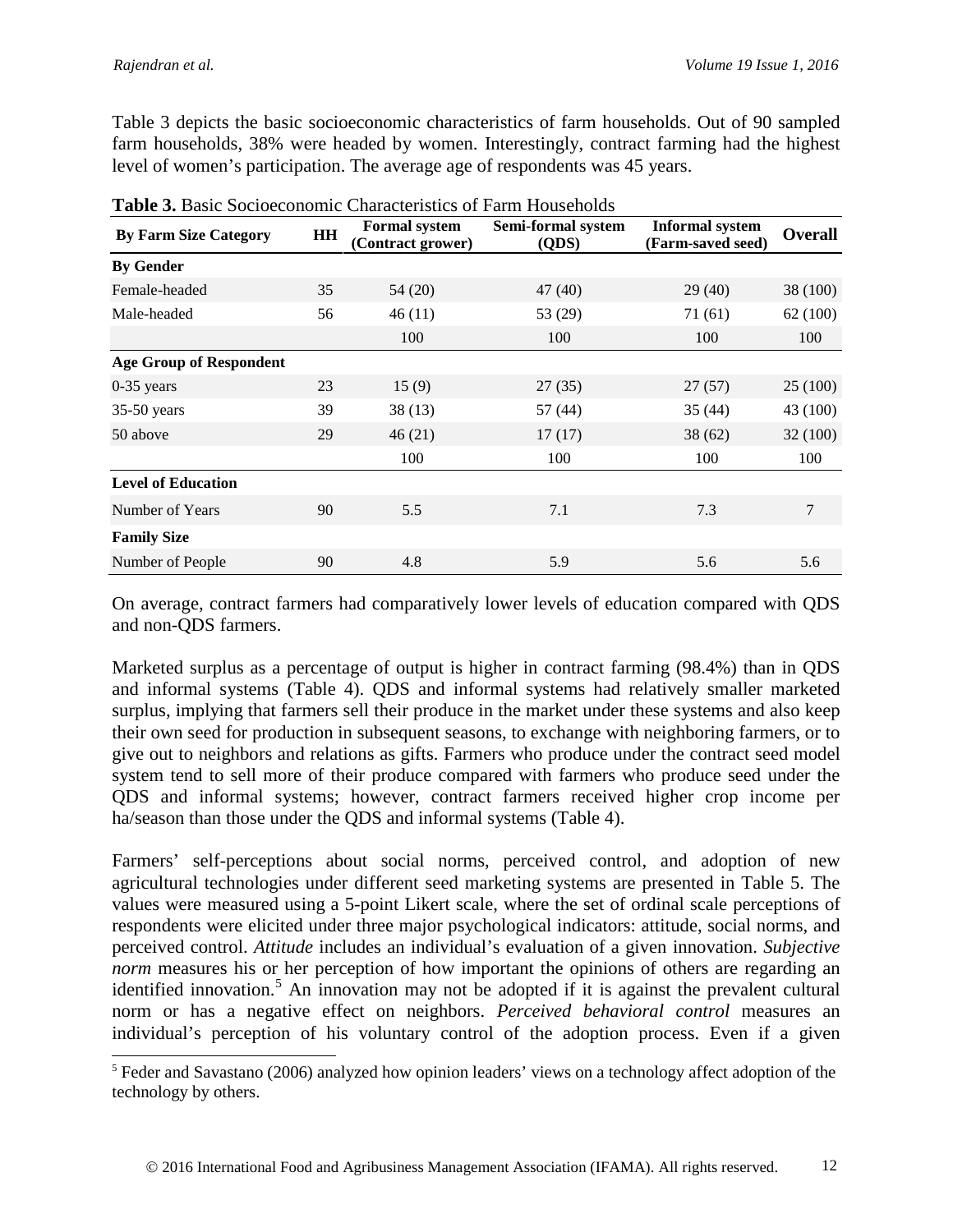innovation appears attractive and acceptable to others, individuals may not adopt it if it requires behaviors that are difficult to control, such as saving cash for use in the next season.

|                             |                      |                                       |                                                 |                                    |                     | <b>Income from</b>                 |                            |
|-----------------------------|----------------------|---------------------------------------|-------------------------------------------------|------------------------------------|---------------------|------------------------------------|----------------------------|
|                             |                      |                                       |                                                 | <b>Marketed Surplus</b>            |                     | <b>Seed Crop Sales</b>             |                            |
| <b>Farm Size</b>            | No. of<br><b>HHs</b> | Area<br><b>Operated</b><br>under Seed | <b>Seed</b><br><b>Production</b><br>$(kg/ha^1)$ | <b>Seed sold</b><br>$(kg/ha^{-1})$ | As $%$ of<br>Output | per house<br>hold /season<br>(USD) | per ha/<br>season<br>(USD) |
| Formal system               |                      |                                       |                                                 |                                    |                     |                                    |                            |
| (Contract Farming)          | 13                   | 1.6                                   | 174.7                                           | 172.0                              | 98.4                | 587.3                              | 907.1                      |
| Semi-formal system<br>(QDS) | 30                   | 0.6                                   | 354.8                                           | 182.6                              | 51.5                | 216.7                              | 892.6                      |
| Informal system             |                      |                                       |                                                 |                                    |                     |                                    |                            |
| (Farmer saved seeds)        | 47                   | 0.7                                   | 59.8                                            | 34.3                               | 57.4                | 59.2                               | 209.1                      |
| Overall                     | 90                   | 0.8                                   | 175.2                                           | 107.7                              | 61.5                | 186.6                              | 576.5                      |

| Table 4. Traditional African Vegetable Seed Yield and Marketed Surplus |
|------------------------------------------------------------------------|
|------------------------------------------------------------------------|

For this study, we have adopted the ten statements used by Hansson et al. (2012) with slight modifications to capture latent variables on the three psychological indicators. We asked respondents to evaluate their agreement with each of the 10 statements on a 5-point Likert scale, with 1 indicating strong disagreement and 5 indicating strong agreement (Table 5).

Following aggregation of the results, the Kruskal Wallis test was applied to understand the statistical significance of farmers' self-perception indicators among seed marketing channels. The results for all three statements of attitude were statistically significant among the three marketing channels. This implies that farmers' attitudes toward a new agricultural technology differs among three main identified seed marketing channels (formal, semi-formal and informal channels). Scores for social norms and perceived control did not vary statistically across the different marketing channels, except for the first statement under each perception indicator. Farmers with high scores for attitude and perceived control were not concerned about what other farmers think (social norms).

Overall, the study results suggest that attitude, social norms and perceived control differ among farmers who participated in seed marketing and distribution channels—contract farming, QDS, and informal (Table 5). Farmers from the formal and semi-formal seed sectors had better selfperception about adopting new technologies than farmers from informal seed sector. Farmers from the formal and semi-formal seed sectors had better social systems to diffuse their knowledge to neighbor farmers. These farmers also had better access to technologies due to their positive attitude toward adopting new technologies. Table 6 presents results regarding the relationship between farmers' decisions to participate in farmer-led seed enterprises and their access to certified seed, and the subsequent effect on vegetable seed income. Overall, farmers' participation in farmer-led seed enterprises and their frequent contacts with village extension agents were positively and significantly associated with accessibility of certified seed (treatment variable). Seed companies also provide extension services to their contract farmers, thereby increasing the frequency of extension and advisory services to contract seed growers.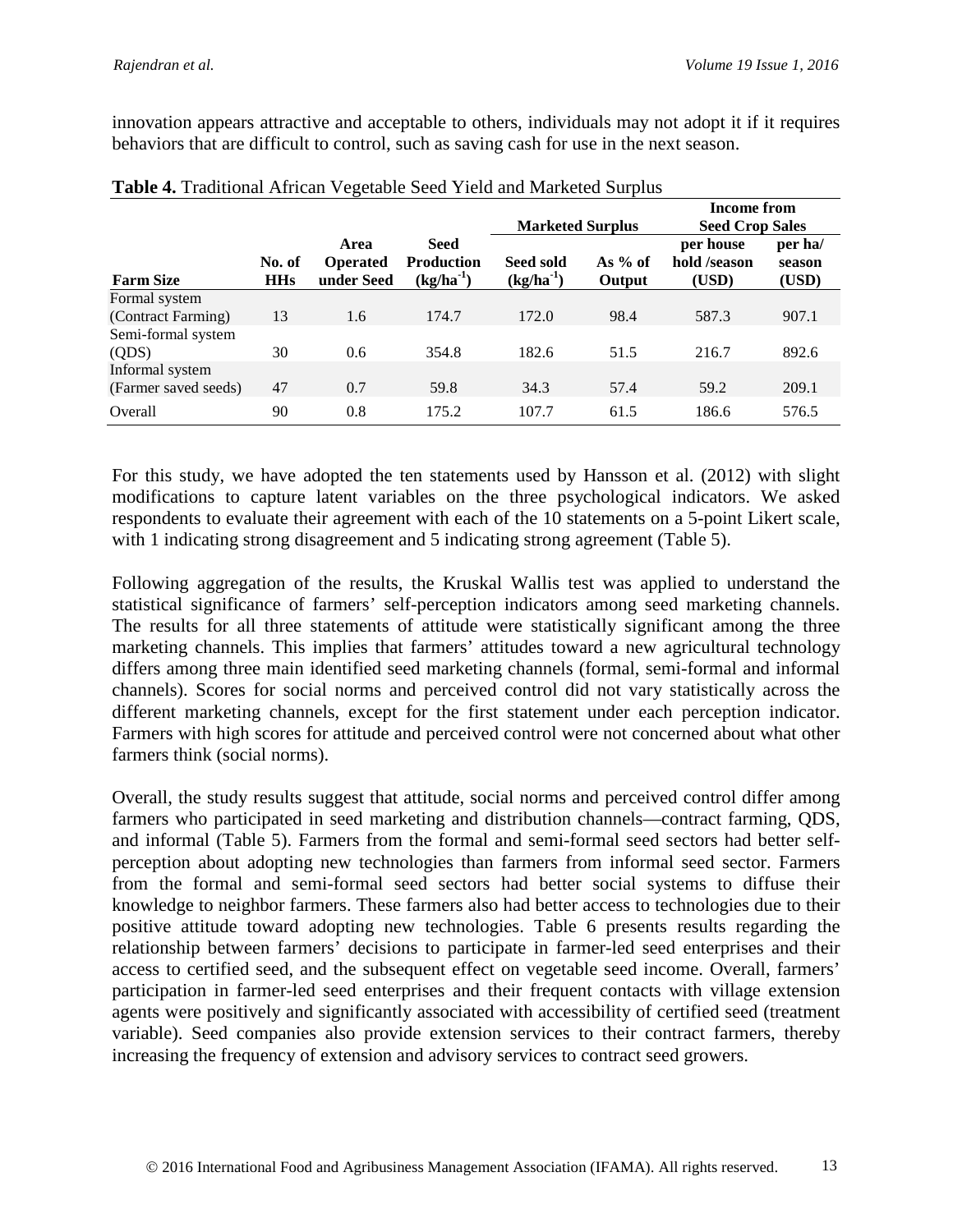| <b>Farmers' Self-perception Indicators</b>                          | Semi-formal<br>system<br>(QDS) | <b>Formal system</b> | <b>Informal system</b><br><b>Contract grower Farm-saved seed</b> | <b>Overall</b> |
|---------------------------------------------------------------------|--------------------------------|----------------------|------------------------------------------------------------------|----------------|
| <b>Attitude</b>                                                     |                                | Average <sup>a</sup> |                                                                  |                |
| I consider myself as a progressive farmer                           | 4.1                            | 4.2                  | 3.6                                                              | $3.8*$         |
| I like to try new agricultural technologies                         | 4.4                            | 4.7                  | 4.2                                                              | $4.3*$         |
| I actively seek information from others                             | 4.4                            | 4.2                  | 4.1                                                              | $4.2**$        |
| I like new ideas in general                                         | 4.4                            | 4.4                  | 4.2                                                              | 4.3            |
| Average                                                             | 4.3                            | 4.4                  | 4.0                                                              | 4.2            |
| <b>Social Norms</b>                                                 |                                |                      |                                                                  |                |
| Other farmers think I am a progressive farmer                       | 4.0                            | 3.7                  | 3.6                                                              | $3.7***$       |
| Other farmers ask my opinion about agricultural<br>technologies     | 3.9                            | 4.0                  | 3.8                                                              | 3.8            |
| Other farmers will not object my farming activities                 | 3.9                            | 3.8                  | 3.4                                                              | 3.6            |
| Average                                                             | 3.9                            | 3.8                  | 3.6                                                              | 3.7            |
| <b>Perceived Control</b>                                            |                                |                      |                                                                  |                |
| It is easier for me to collect information about<br>technology      | 3.6                            | 3.4                  | 3.1                                                              | $3.3**$        |
| I have good and constant contact with village<br>extension officers | 4.0                            | 4.3                  | 3.8                                                              | 3.9            |
| I can adopt new agricultural technology if it is<br>profitable      | 4.4                            | 4.5                  | 4.3                                                              | 4.4            |
| Average                                                             | 4.0                            | 4.1                  | 3.7                                                              | 3.9            |

**Table 5.** Surveyed Farmers' Psychological Constructs on Attitude, Social Norms and Perceived Control, by Marketing Channel.

**Note.** a 5-point Likert scale:  $1 =$  Strongly Disagree,  $2 =$  Disagree,  $3 =$  Neither,  $4 =$  Agree,  $5 =$  Strongly Agree.

\* Indicates significance at 1% level; \*\* 5% level; \*\*\* 10% level and statistically significant difference among three marketing channels; test of equality using Kruskal Wallis test.

The accessibility of certified seeds is an endogenous treatment. Bratti and Miranda (2010) noted that if treatments are not randomized, and there are unobservable characteristics affecting the treatment variable, it will in turn affect the outcome variable (revenue generated from vegetable seed sales). Such unobservable characteristics are usually related to the individual characteristics of the household head (i.e., gender and age) and collective household characteristics such as family size. The individual characteristics of the household head significantly influences the accessibility of certified seeds but not the outcome variable, vegetable seed income. This means that female-headed households have less likelihood of having access to certified seed in comparison with male-headed households. However, vegetable seed income was not influenced by female-headed households. Similarly, age of the household head significantly affects accessibility of certified vegetable seed, which implies that older farmers have less likelihood of having better access to certified vegetable seed compared to young farmers. There are unobservable characteristics that directly influence the outcome variable rather than the treatment variable. These include access to credit and the net operated irrigated area. Farmers' vegetable seed income can be improved if farmers receive credit for their farm operations during the production season while simultaneously increasing their cultivated and irrigated land area.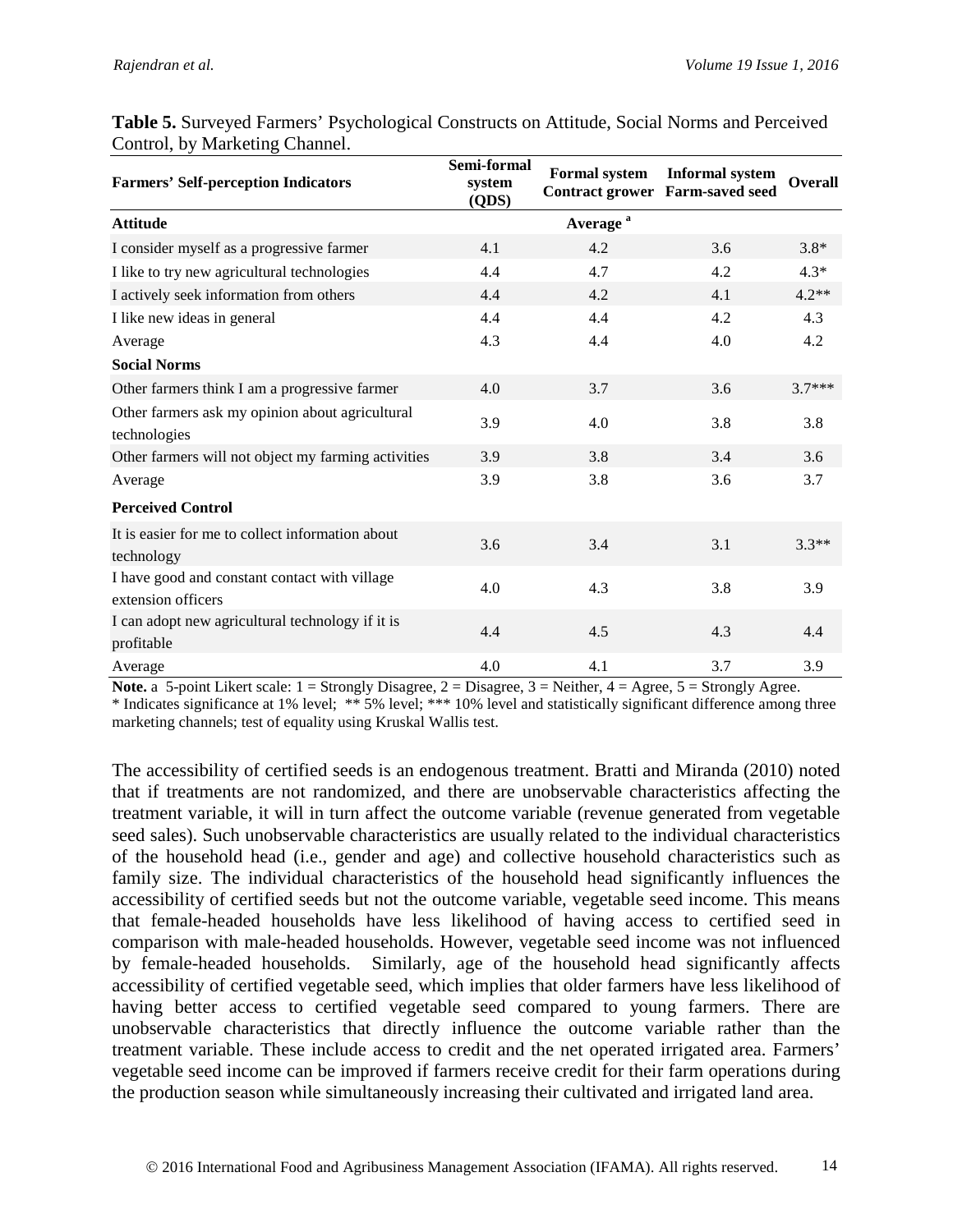In sum, based on the sign of the coefficient of access to certified vegetable seed and its standard error value, the study concludes that farmers' vegetable seed income is positively and significantly influenced by access to certified vegetable seed. The interpretation of the estimated results can be done in two ways. First, the direct interpretation of the coefficient (2.281) of accessibility of certified vegetable seed variable shows that holding all other independent variables constant, the log of revenue generated from vegetable seed sales is expected to increase by 2.3 times if farmers can increase their access to certified seed (Table 6). However, this method of interpretation has been criticized by several studies (e.g., Halvorsen and Palmquist 1980; Kennedy 1981; Giles 1982; Van Garderen and Shah 2002; Giles 2011). Therefore, this study also presented a second method of interpretation based on Kennedy (1981) approach<sup>[6](#page-14-0)</sup>, which is similar to an approach suggested by Van Garderen and Shah (2002). Based on the approach of Kennedy (1981), the coefficient of access to certified vegetable seed, the revenue generated from vegetable seed sales is expected to increase by 17.6% if farmers can increase their access to certified seed. Since the coefficient of the Inverse Mills ratio (Lambda) is significant at the 10% probability level, the treatment effect (i.e., access to certified seed) significantly impacted on farmers' vegetable seed income at the 10% probability level after correcting for endogeneity in the estimates. The results highlight that increasing access to certified vegetable seed significantly and positively affects farmers' vegetable seed income, along with improved credit access and increased net operated irrigated area.

Results from the extended Instrumental Variable (IV) model are presented in Table 7. The IV model is used to validate the results of the endogenous treatment effect model, and was estimated in two sequential steps. First, the causal relationship between accessibility of certified vegetable seeds and farmers' participation in farmer-led enterprises is measured such that access to certified vegetable seed is identified and assumed to be the most suitable instrument that has an effect on the outcome variable. Unobserved characteristics that influence this instrumental variable are designated as "excluded instruments". This study hypothesized that excluded instruments, including farmers' participation in farmer-led seed enterprises and frequency of contact with village extension agents, have positive influences on access to certified seed. The Sargan statistics are significant at the 5% probability level, indicating that the assumed excluded instruments are valid, uncorrelated with error, and correctly excluded from the equation. We also performed an endogeneity test of endogenous regressors (i.e., accessibility of certified seed), and results indicate the presence of endogeneity in the model. The IV model also provides results of an "under and weak identification test," which indicates that the excluded instruments are relevant (statistically correlated with the endogenous regressors) and implies these variables positively and significantly influence access to certified seed.

<span id="page-14-0"></span> <sup>6</sup> Kennedy (1981) suggested the following formula for producing almost unbiased estimates and measures percentage change from the estimated coefficient in the model:100 {[exp(*b)/exp(0.5V(b))*]-1]} where *b* is the relevant parameter estimate and *V(b)* is the variance of the parameter estimate. Since in this study the estimated coefficient of access to certified seed as a dummy variable and measured in the log-linear regression framework, we used the Kennedy (1981) approach for the interpretation of the coefficient of access to certified seed.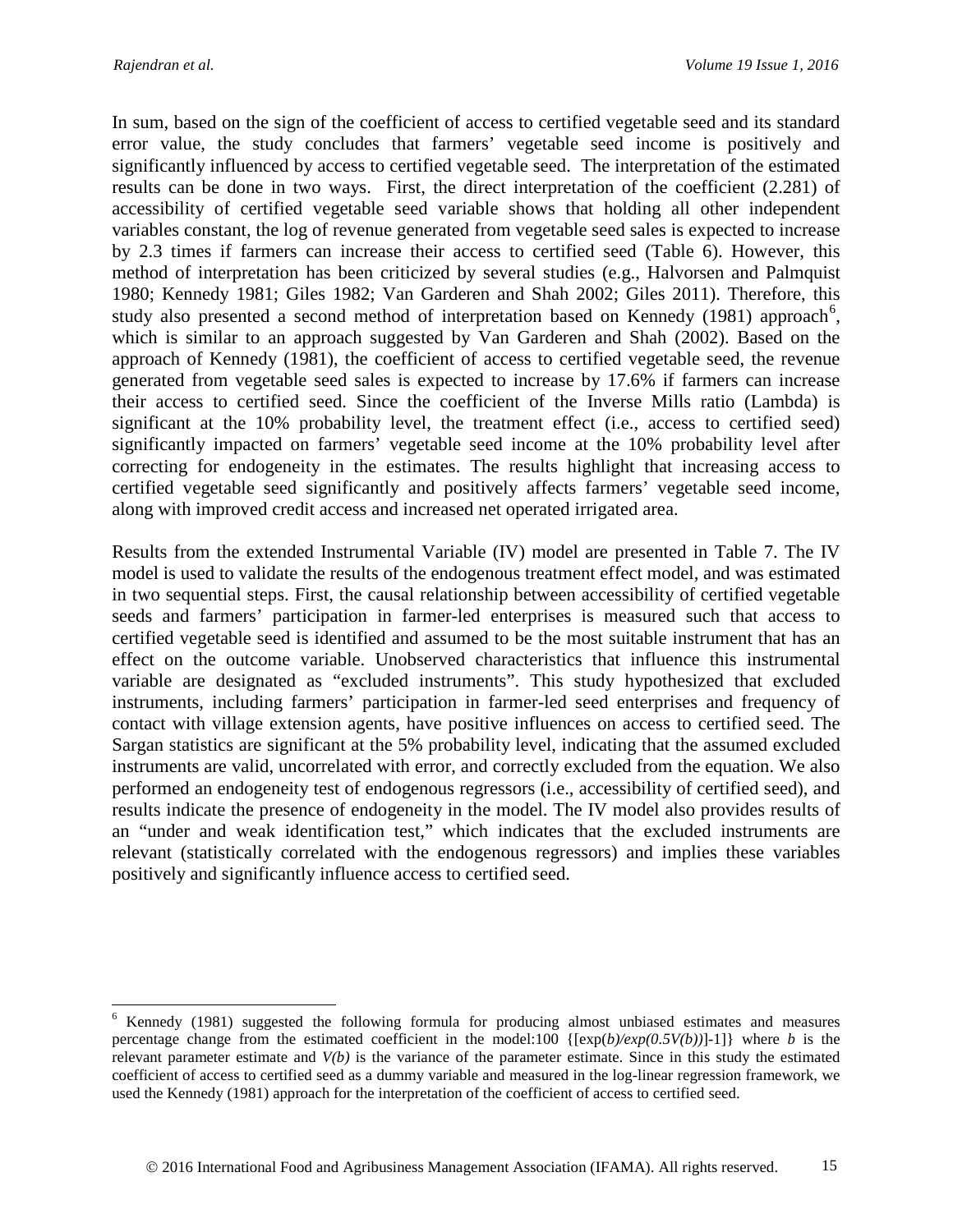| which is extended to the contract of $\alpha$ in the contract $\alpha$ is the contracted to $\alpha$                                   | (1)                                                                    | (2)                                                                                      |
|----------------------------------------------------------------------------------------------------------------------------------------|------------------------------------------------------------------------|------------------------------------------------------------------------------------------|
| <b>Variables</b>                                                                                                                       | <b>Log of Traditional</b><br><b>African Vegetable</b><br><b>Income</b> | <b>Accessibility of certified</b><br>seeds (Dummy)<br>(1=No bottlenecks;<br>0=Otherwise) |
| Female (Dummy) (1=Female; 0=Otherwise)                                                                                                 | 0.472                                                                  | $-0.659**$                                                                               |
|                                                                                                                                        | (0.407)                                                                | (0.337)                                                                                  |
| Age of Household Head (Number of Years)                                                                                                | 0.00599                                                                | $-0.0269***$                                                                             |
|                                                                                                                                        | (0.0192)                                                               | (0.0133)                                                                                 |
| Family Size (Number person in the household)                                                                                           | 0.0991                                                                 | 0.0914                                                                                   |
|                                                                                                                                        | (0.0978)                                                               | (0.0695)                                                                                 |
| Access to Credit (Dummy) (1=received credit for<br>agricultural activities; 0=otherwise)                                               | $0.775*$                                                               |                                                                                          |
|                                                                                                                                        | (0.487)                                                                |                                                                                          |
| Net Operated Irrigated Area (Ha)                                                                                                       | $0.311***$                                                             |                                                                                          |
|                                                                                                                                        | (0.142)                                                                |                                                                                          |
| Accessibility of Certified Seed (Dummy) (1=No<br>bottlenecks; 0=Otherwise)                                                             | $2.281**$                                                              |                                                                                          |
|                                                                                                                                        | (1.363)                                                                |                                                                                          |
| Farmers' Participation in Farmer-Led Enterprises (Either<br>Contract farming and/or QDS system=1; 0=Otherwise)<br>(Dummy) <sup>a</sup> |                                                                        | $0.555**$<br>(0.318)                                                                     |
| Have good contacts with village extension workers<br>(Likert Scale 1-5) 1=Strongly Disagree; 5=Strongly                                |                                                                        |                                                                                          |
| Agree)                                                                                                                                 |                                                                        | $0.295**$                                                                                |
|                                                                                                                                        |                                                                        | (0.160)                                                                                  |
| Lambda (Inverse Mills ratio)                                                                                                           |                                                                        | $-1.458**$                                                                               |
|                                                                                                                                        |                                                                        | (0.844)                                                                                  |
| Constant                                                                                                                               | 9.500****                                                              | $-0.720$                                                                                 |
|                                                                                                                                        | (1.196)                                                                | (0.844)                                                                                  |
| Observations                                                                                                                           | 81                                                                     | 81                                                                                       |

#### **Table 6.** Linear Regression with Endogenous Treatment (Two-step Estimator)

**Note.** Standard error in parentheses \*\*\*\* p<0.01, \*\*\* p<0.05, \*\* p<0.10, \* p<0.15; Footnote for a: base group is informal system (farm-saved seed)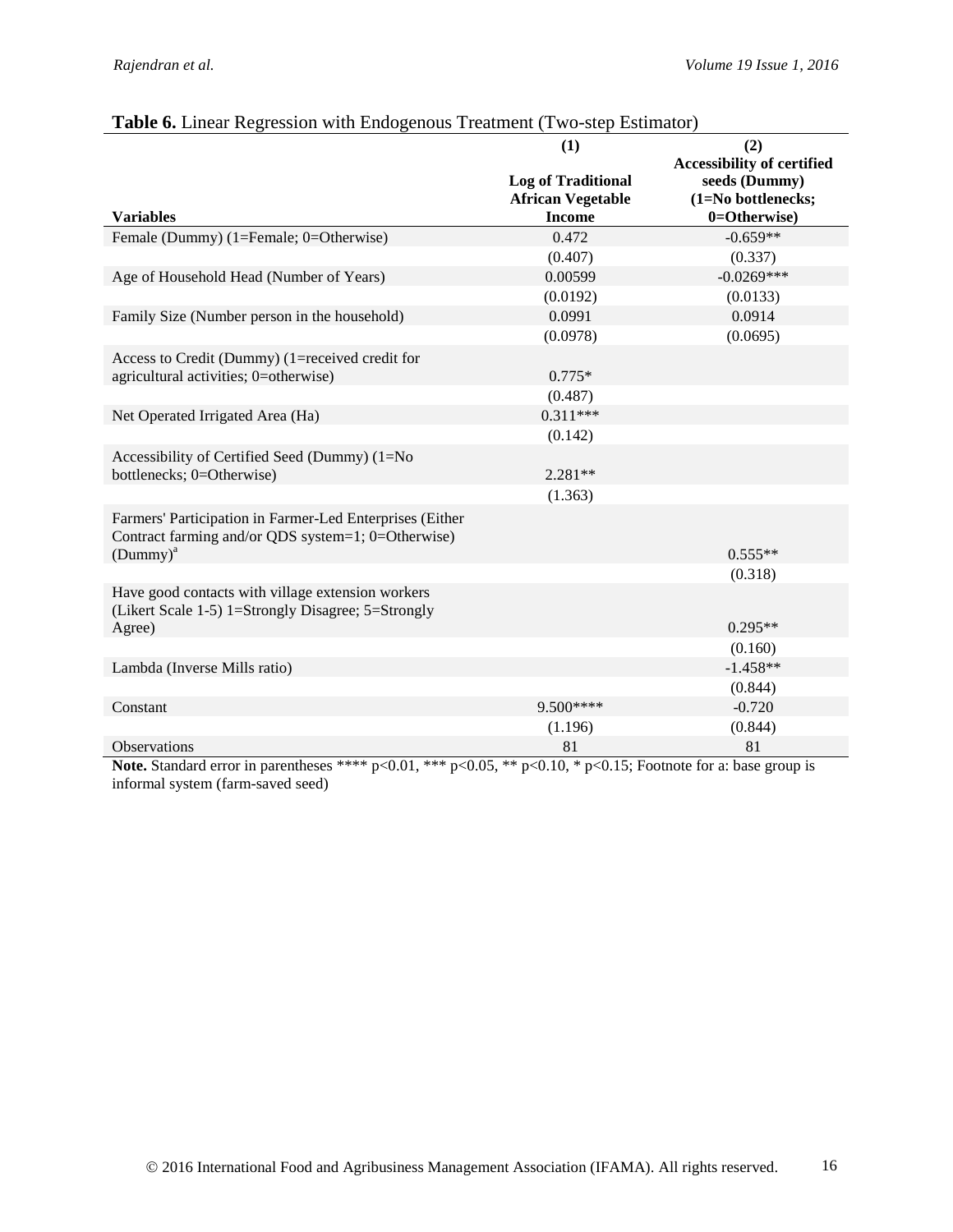|                                                                                             | (1)<br><b>Log of Traditional African</b>                                                                              |
|---------------------------------------------------------------------------------------------|-----------------------------------------------------------------------------------------------------------------------|
| <b>Variables</b>                                                                            | <b>Vegetable Income</b>                                                                                               |
| Accessibility of Certified Seed (Dummy) (1=No bottlenecks; 0=Otherwise)                     | 2.216**                                                                                                               |
|                                                                                             | (1.308)                                                                                                               |
| Female (Dummy) (1=Female; 0=Otherwise)                                                      | 0.440                                                                                                                 |
|                                                                                             | (0.390)                                                                                                               |
| Age of Household Head (Number of Years)                                                     | $-0.000511$                                                                                                           |
|                                                                                             | (0.0172)                                                                                                              |
| Family Size (Number person in the household)                                                | 0.106                                                                                                                 |
|                                                                                             | (0.0947)                                                                                                              |
| Access to Credit (Dummy) (1=received credit for agricultural activities;<br>$0$ =otherwise) | $0.972*$                                                                                                              |
|                                                                                             | (0.594)                                                                                                               |
| Net Operated Irrigated Area (ha)                                                            | $0.528***$                                                                                                            |
|                                                                                             | (0.238)                                                                                                               |
| Constant                                                                                    | 9.587****                                                                                                             |
|                                                                                             | (1.131)                                                                                                               |
| Observations                                                                                | 81                                                                                                                    |
| Under identification test (Anderson canon. corr. LM statistic):                             | $6.632***$                                                                                                            |
| Weak identification test (Cragg-Donald Wald F statistic):                                   | 3.255                                                                                                                 |
| Stock-Yogo weak ID test critical values:                                                    |                                                                                                                       |
| 10% maximal IV size                                                                         | 19.93                                                                                                                 |
| 15% maximal IV size                                                                         | 11.59                                                                                                                 |
| 20% maximal IV size                                                                         | 8.75                                                                                                                  |
| 25% maximal IV size                                                                         | 7.25                                                                                                                  |
| Sargan statistic                                                                            | 15.751****                                                                                                            |
| Endogeneity test of endogenous regressors:                                                  | 4.974***                                                                                                              |
| Instrumented:                                                                               | Accessibility of certified seeds<br>(Dummy) (1=No bottlenecks;<br>$0 =$ Otherwise)                                    |
| <b>Excluded</b> instruments:                                                                | Farmers' Participation in Farmer-<br>Led Enterprises (Either Contract<br>farming and/or QDS system)                   |
|                                                                                             | Have good contacts with village<br>extension workers (Likert Scale 1-<br>5) 1=Strongly Disagree;<br>5=Strongly Agree) |
| Duplicates                                                                                  | Female (Dummy) (1=Female;<br>$0 =$ Otherwise)                                                                         |
|                                                                                             | Age of Household Head (Number<br>of Years)                                                                            |
|                                                                                             | Family Size (Number of Persons<br>in the Household)                                                                   |

#### **Table 7.** IV (2SLS) Estimation with Endogeneity Test

**Note.** Standard error in parentheses \*\*\*\* p<0.01, \*\*\* p<0.05, \*\* p<0.10, \* p<0.15

Based on the results from the endogenous treatment effect model and extended IV model, the income of farmers from traditional vegetable seed sales is positively and significantly influenced by access to certified seed. However, access to certified seed tends to be influenced by farmers'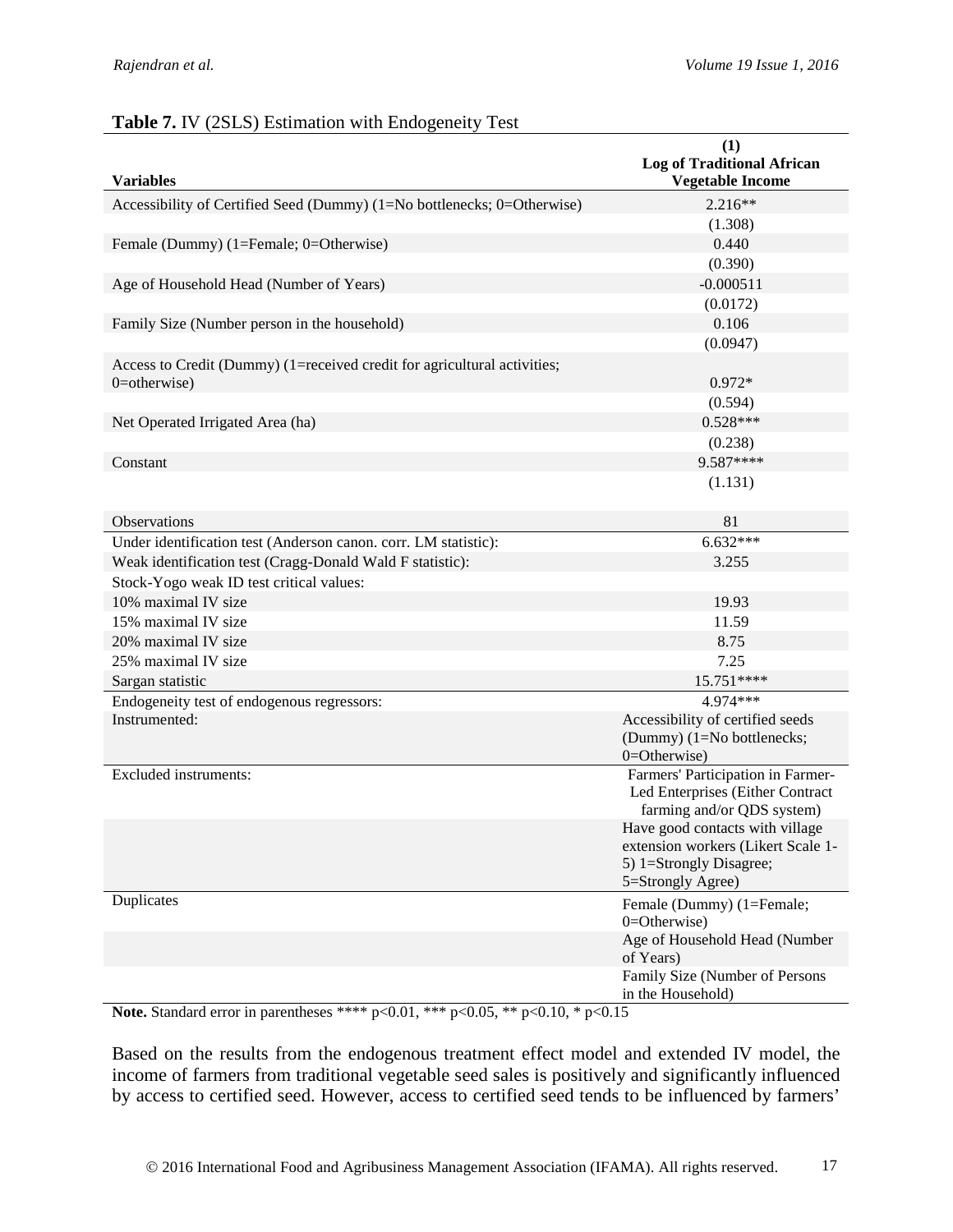participation in farmer-led enterprises and through frequent contacts with village extension workers. As per any other rational behavior, a farmer decides whether or not to participate in a farmer-led seed enterprise. If the farmer makes this decision randomly, we could ignore that not all crop incomes are realized, and use an ordinary least squares regression to fit a crop income model. Such an assumption of random participation, however, is unlikely to be true; a farmer with a low crop income may be unlikely to choose to participate in farmer-led seed enterprises, and thus the sample of observed crop income is biased upward. Therefore, farmers may choose not to participate in farmer-led seed enterprises when their crop income from an informal system is greater than their income from a formal or semi-formal system. Therefore, crop income and farmers' participation have a simultaneous effect. However, this study hypothesized that if farmers participate in farmer-led enterprises, then they can have better access to certified seed, which influences revenue generated from their vegetable seed sales. This finding could be linked to consumer preference for produce attributes from diverse marketing outlets that would drive the seed supply system for farmers to demand quality certified seed for production.

### **Conclusion**

In Tanzania, vegetable seed growers encounter three critical bottlenecks in the seed supply and distribution system: (i) seed quality, (ii) spatial and timely availability of certified seed, and (iii) affordability of certified seed. These factors directly influence the revenue generated from seed sales. Several studies have concluded that farmer-led enterprises can provide better access to certified seed to overcome these bottlenecks, while other studies indicated that farmers' participation in farmer-led seed enterprises can enhance their incomes. However, few studies have analyzed the simultaneous effect between farmers' participation in farmer-led seed enterprises, their access to certified seed, and the consequent effect on income accrued from seed production and sales. Our studies empirically quantified the effect of accessibility of certified seed on farmers' crop income among vegetable seed growers in Tanzania. Farmers' revenue generated from vegetable seed sales can be increased by 2.3 times if their access to certified seed can be increased while simultaneously improving the frequency of their contact with village extension agents. Female-headed households were found to have less access to certified seed in comparison with their male counterparts. We recommend that women's participation in farmerled enterprises be encouraged through the formation of women's groups or by creating targeted extension programs to improve their access to certified seed. Our study results show that young farmers have a better likelihood of accessing certified seed than older farmers. Thus there is a need to encourage vulnerable youth in Tanzania to participate in farmer-led seed enterprises to generate employment while enhancing their income for improved livelihoods. The results suggest that both contract farming and QDS farmer-led seed enterprise models are effective for generating higher income for farmers in the study locale.

There is a need for government and development partners to promote and boost public-private partnerships that will ensure better access to inputs for production of certified seed, provide better access to extension services for smallholders, and increase revenues from certified seed production from farmer-led seed enterprises. The government should provide an enabling policy environment and incentives to scale up farmer-led seed enterprises, particularly for traditional African vegetables. Awareness campaigns about the nutritional benefits of these crops will further stimulate and increase demand while attracting investors and agribusiness practitioners into the sub-sector.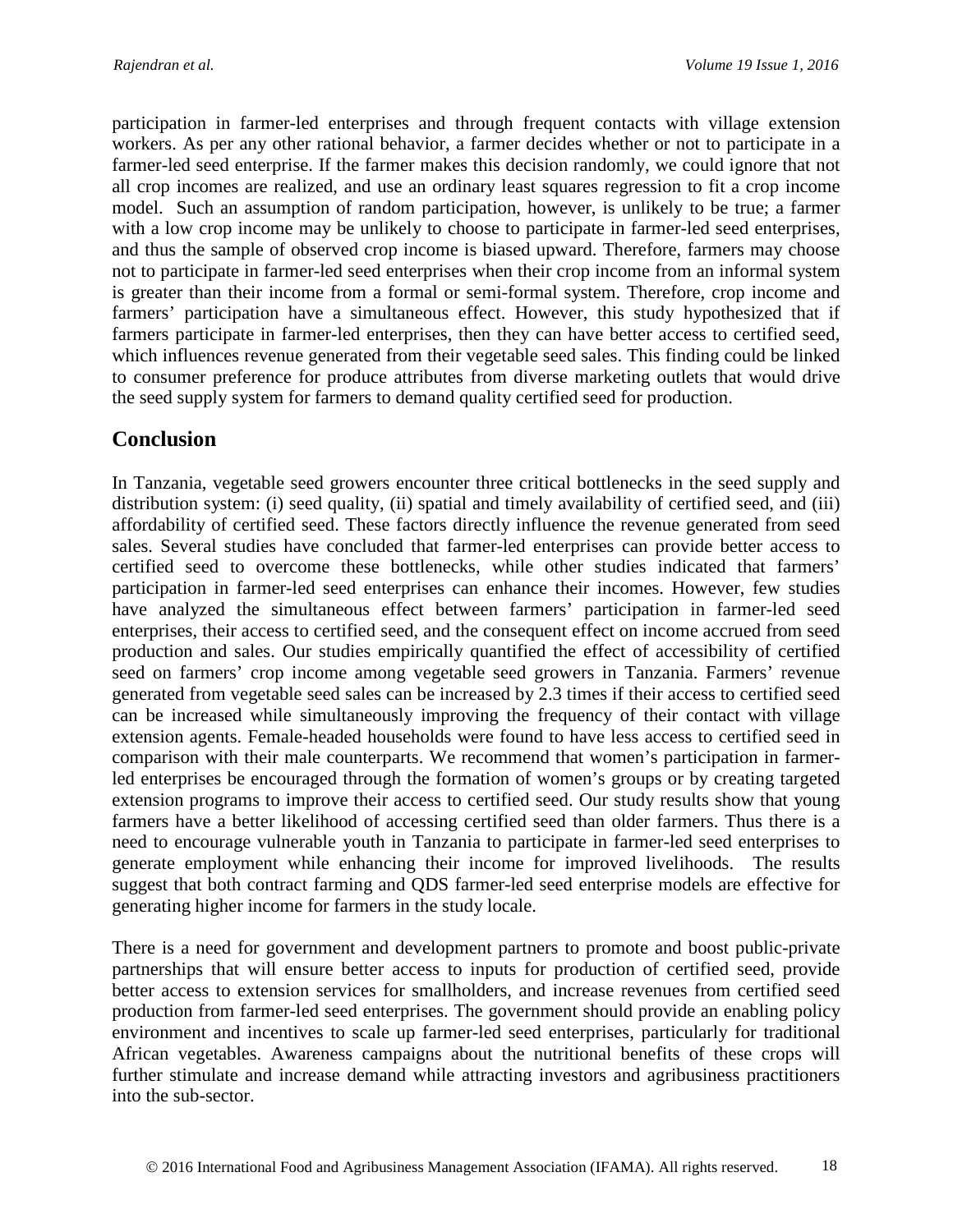### **Acknowledgements**

The authors wish to express their appreciation to Ms. Maureen Mecozzi, Head, Communications and Information at AVRDC - The World Vegetable Center for her excellent editing of the paper. Finally, the authors wish to acknowledge the funding support from the Good Seed Initiative project funded by Irish Aid through CABI for this study.

### **References**

- Afari-Sefa, V., S. Rajendran, R.R. Kessy, D.K. Karanja, R. Musebe, S. Samali, and M. Makaranga. 2015. Impact of nutritional perceptions of traditional African vegetables on farm household production decisions: a case study of smallholders in Tanzania. *Experimental Agriculture* DOI: 10.1017/S0014479715000101.
- Afari-Sefa, V., A. Tenkouano, C.O. Ojiewo, J.D.H. Keatinge, and J.d'A. Hughes. 2012. Vegetable breeding in Africa: constraints, complexity and contributions toward achieving food and nutritional security. *Food Security: The Science, Sociology and Economics of Food Production and Access to Food* 4(1): 115-127.
- Afari-Sefa, V., T. Chagomoka, D. K. Karanja, E. Njeru, S. Samali, A. Katunzi, H. Mtwaenzi, and L. Kimenye. 2013. Private contracting versus community seed production systems: Experiences from farmer-led seed enterprise development of indigenous vegetables in Tanzania. *Acta Horticulturae* 1007(1):671-680.
- AVRDC The World Vegetable Center. 2011. New variety releases expand market options for Tanzania's farmers. Fresh news from AVRDC—The World Vegetable Center pp. 1–3.
- African Centre for Biosafety. 2012. Harmonisation of Africa's seeds laws: a recipe for disasterplayers, motives and dynamics, African Centre for Biosafty, South Africa.
- Almekinders, C.J.M. and Louwaars, N.P. 2008. The importance of the Farmers' Seed System in a functional national seed sector, *Journal of New Seeds* 4(1-2): 15-33.
- Almekinders, C.J.M., Louwaars, N.P. and Bruijn, G.H. 1994. Local seed systems and their importance for an improved seed supply in developing countries. *Euphytica* 70(1): 207- 216.
- Batt, P. J. 2008. Factor influencing a potato farmers' choice of seed supplier: Empirical evidence from the Philippines. *Journal of International Food and Agribusiness Marketing* 12(2):71-91.
- Batt, P.J. and Rexha, N. 2008. A Conceptual model of buyers-sellers relationships in the seed potato industry. *Journal of International Food and Agribusiness Marketing* 11(1):1-17.
- Bingen, J., Serrano, A. and Howard, J. 2003. Linking farmers to markets: different approaches to human capital development. *Food Policy* 28(1):405-419.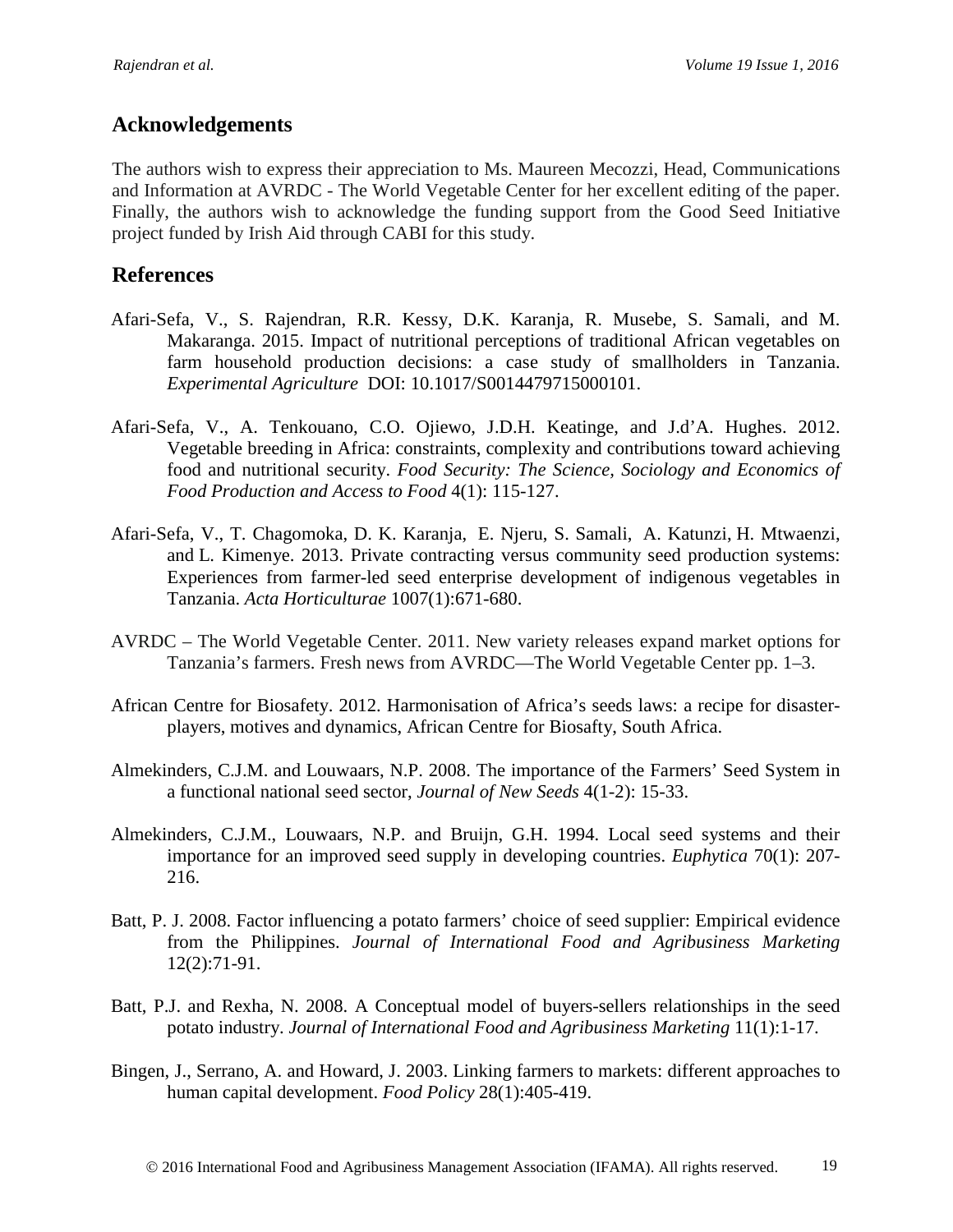- Bishaw, Z. and A.J.G. Gastel. 2008. ICARDA's Seed-Delivery Approach in Less Favorable Areas through Village-based Seed Enterprises: Conceptual and Organization Issues. *Journal of New Seeds* 9(1):68-88.
- Bratti, M. and A. Miranda. 2010. Endogenous treatment effects for count data models with sample selection or endogenous participation. *Discussion Paper series* IZA DP No. 5372. Available at: http://www.iza.org/en/webcontent/publications/papers.
- Daniel, I.O. and J.A. Adetumbi. 2004. Seed supply system for vegetable production at smallholder farms in South Western Nigeria. *Euphytica* 140(3):189-196.
- David, S. 2004. Farmer Seed Enterprises: A sustainable approach to seed delivery? *Agriculture and Human Value.* 21:387-397.
- Dinssa, F.F., T. Stoilova, N. Nenguwo, A. Aloyce, A. Tenkouano, and P. Hanson. 2015. Traditional vegetables: improvement and development in sub-Saharan Africa at AVRDC – The World Vegetable Center. *Acta Horticulturae* 1102: 21-28.
- Ellis-Jones, J., J. Stenhouse, H. Gridley, J. Hella, and M. Onim. 2008. Vegetable breeding and seed systems for poverty reduction in Africa. AVRDC-The World Vegetable Center Baseline study report on Vegetable Production and Marketing in sub-Saharan African, Shanhua, Taiwan.
- Feder, G. and S. Savastano, 2006. The role of opinion leaders in the diffusion of new knowledge: The case of integrated pest management. *World Development* 34(7): 1287-1300.
- Food and Agriculture Organization. 2004. Quality Declared Seed System, FAO Plant Production and Protection, (Paper No. 185). FAO, Rome.
- Fischer, E. and M. Qaim. 2011. Linking smallholder to markets: determinants and impacts of farmer collective action in Kenya. *World Development* 40(1):1255-1268.
- Gildemacher, P.R., E. Schulte-Geldermann, D. Borus, P. Demo, P. Kinyae, P. Mundia and P.C. Struik. 2011. Seed potato quality improvement through positive selection by smallholder farmers in Kenya. *Potato Research* 54(1):253-266.
- Giles, D.E. 1982. The interpretation of dummy variables in semilogarithmic equations. *Economic Letters* 10:77-79.
- Giles, D.E. 2011. Interpreting dummy variables in semi-logarithmic regression models: exact distributional results. Econometrics Working Paper EWP 1101. Department of Economics, University of Victoria. January.
- Halvorsen, R. and R. Palmquist 1980. The interpretation of dummy variables in semilogarithmic equation. *American Economic Review* 70:474-475.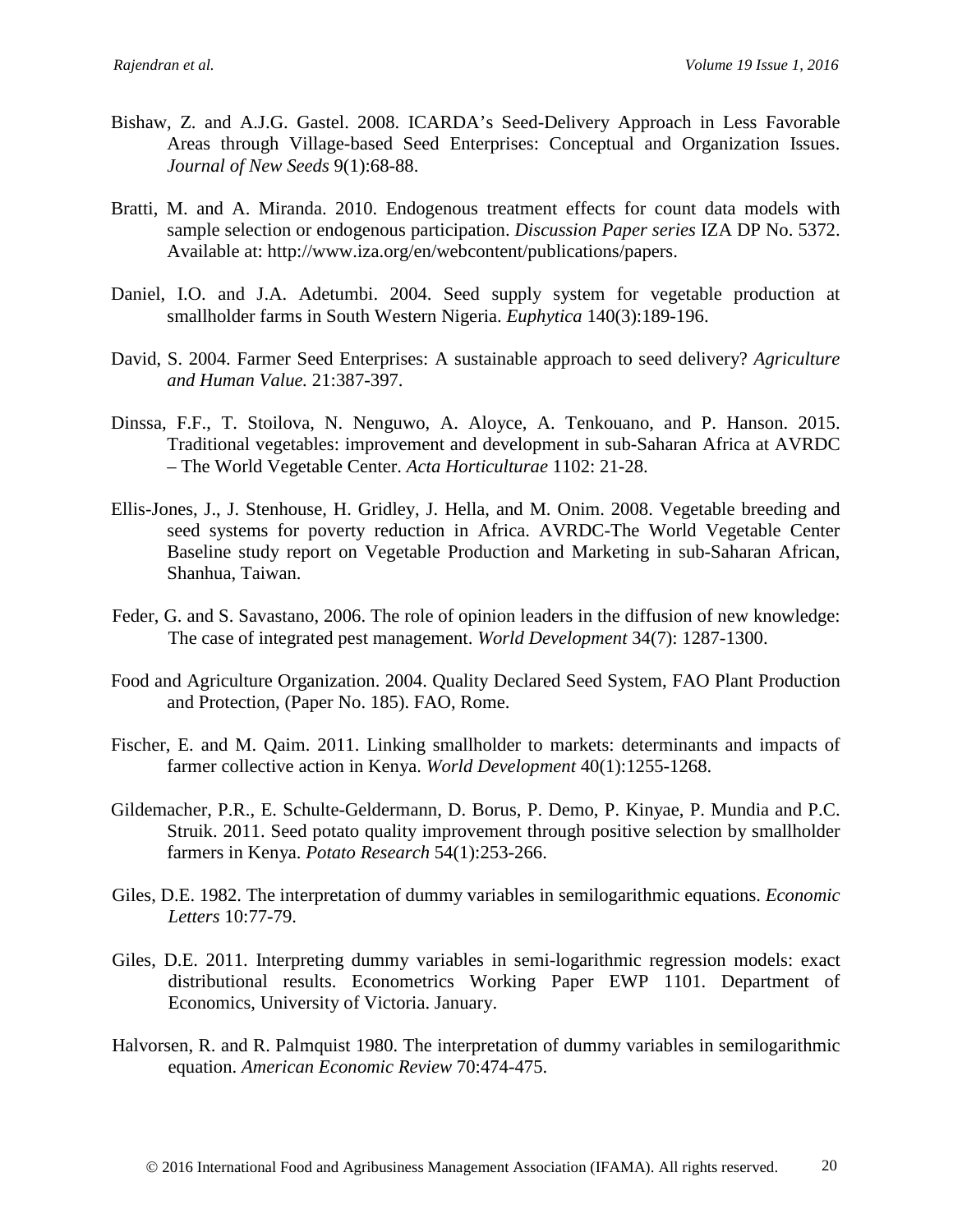- Hansson, H., R. Ferguson, and C. Olofsson. 2012. Psychological constructs underlying farmers' decisions to diversify or specialize their business – an application of theory of planned behavior. *Journal of Agricultural Economics* 63(2): 465-482.
- Heckman, J.J. 1979. Sample selection bias as a specification error. *Econometrica* 47(1): 153-161.
- Karanja, D., R. Musebe and M. Kimani. 2013. Improving Access to Quality Seeds in East Africa, ASARECA, CABI, Impact Case Study, EIARD.
- Keatinge, J.D.H., R.Y. Yang, J.d'A. Hughes, R. Holmer and W.J. Easdown. 2011. The importance of ensuring both food and nutritional security in attainment of the Millennium Development Goals. Food Security: The Science, Sociology and Economics of Food Production and Access to Food. *Food Security* 3(4):491-501.
- Keatinge, J.D.H., J.-F. Wang, F.F. Dinssa, A.W. Ebert, J. d'A. Hughes, T. Stoilova, N. Nenguwo, N.P.S. Dhillon, W.J. Easdown, R. Mavlyanova, A. Tenkouano, V. Afari-Sefa, R.-Y.Yang, R. Srinivasan, R. J. Holmer, G. Luther, F.-I. Ho, A. Shahabuddin, P. Schreinemachers, E. Iramu, P. Tikai, A. Dakuidreketi-Hickes and M. Ravishankar. 2015. Indigenous Vegetables Worldwide: their importance and Future Development. *Acta Horticulturae* 1102:1-20.
- Keding, G.B., J.M. Msuya, B.L. Maass, M. B. Krawinkel. 2012. Relating dietary diversity and food variety scores to vegetable production and socio-economic status of women in rural Tanzania. *Food Security* 4(1):129-140.
- Kennedy, P.E. 1981. Estimation with correctly interpreted dummy variables in semilogarithmic equations. *American Economic Review* 71:801.
- Konings, P., 1998. Unilever, Contract Farmers and Co-operatives in Cameroon: Crisis and Response. *Journal of Peasant Studies* 26(1):112–38.
- Lanteri, S. and L. Quagliotti. 1997. Problems related to seed production in the African Countries. *Euphytica* 96:173-183.
- Louwaars, N.P. 2008. Seed Policy, Legislation and Law. *Journal of New Seeds* 4(1-2):1-14.
- Louwaars, N.P. and De Boef, W.S. 2012. Integrated Seed Sector Development in Africa: A Conceptual Framework for Creating Coherence between Practices, Programs and Policies. *Journal of Crop Improvement* 26:39-59.
- Maddala, G.S. 1983. Limited-Dependent and Qualitative Variables in Economics. New York: Cambridge University Press. 257-291.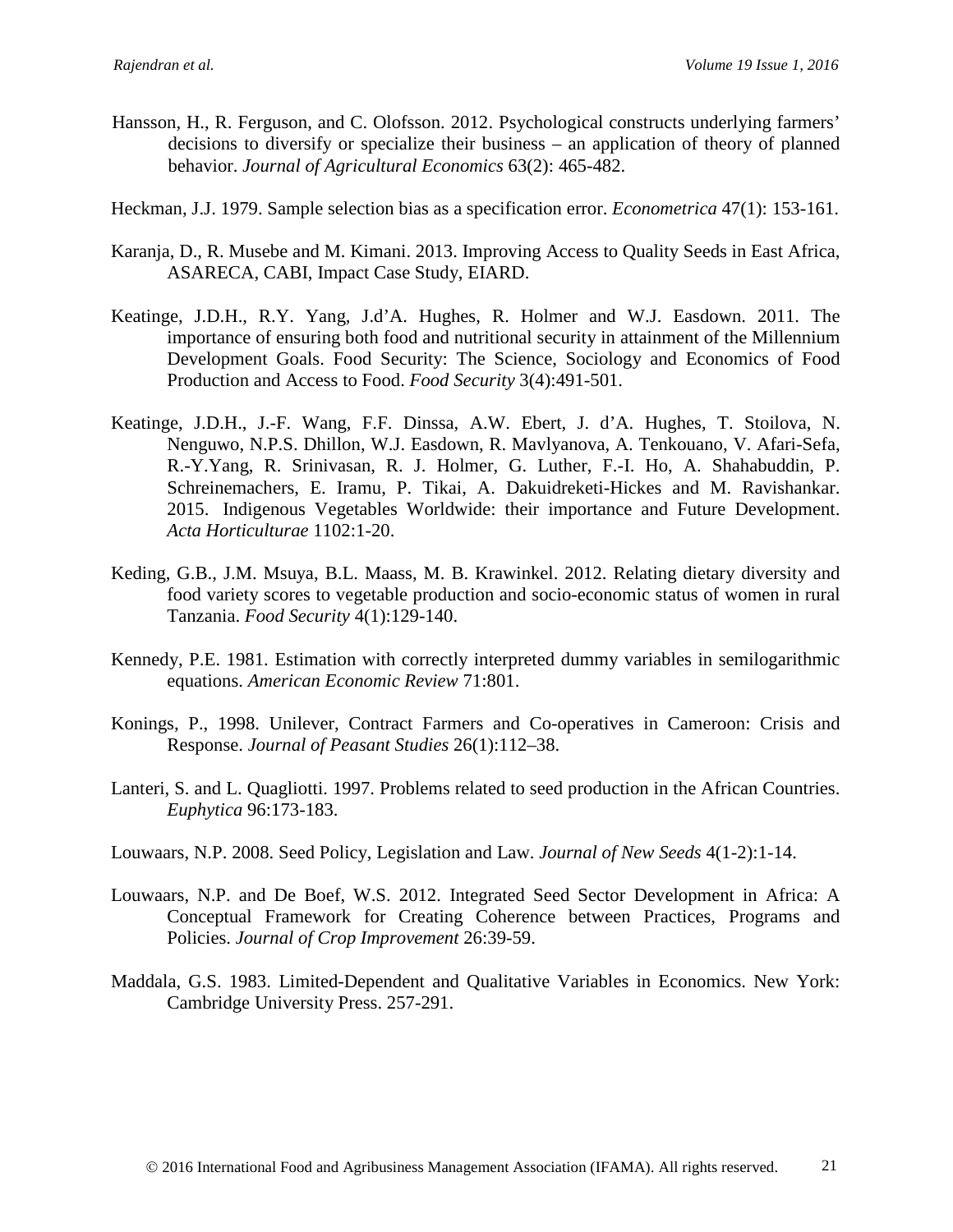- Maredia, M., J. Howard, D. Bougton, A. Naseem, M. Wanzala and K. Kajisa, 1999. Increasing Seed System Efficiency in Africa: concepts, strategies and Issues, MSU International Development, Working Papers (No.77). Department of Agricultural Economics, Michigan State University, USA.
- Markelova, H., R. Meinzen-Dick, J. Hellin, S. Dohrn. 2009. Collective action for smallholder market access. *Food Policy* 34(1):1-7.
- McGuire, S. and L. Sperling. 2011. The link between food security and seed security: facts and fiction that guide response. *Development in Practice* 21(4-5):493-508.
- Meijerink, G. 2010. Contract Farming: Some Lessons for Ethiopia, Ayelech Tiruwha Melese, VC4PD Brief,  $28<sup>th</sup>$  June.
- Minot, N., S. Melinda, C. Eicher, T. Jayne, J. Kling, D. Horna and R. Myers, 2007. Seed development programs in sub-Saharan Africa: A review of experiences, International Food Policy Research Institute, Washington D.C http://fsg.afre.msu.edu/responses/jayne \_myers \_african\_seed\_review.pdf. [accessed May 1, 2014].
- Minot, N. 2011. Contract Farming in Africa: Opportunities and Challenges. Paper presented at the AAMP Policy Seminar Successful Smallholder Commercialization, Rwanda, April.
- Miyata, S., N. Minot and D. Hu. 2009. Impact of Contract Farming on Income: Linking Small Farmers, Packers, and Supermarkets in China. *World Development* 37(1):1781-1790.
- Porter, G. and K. Phillips-Howard. 1997. Comparing Contracts: An Evaluation of Contract Farming Schemes in Africa. *World Development* 25(2):227–38.
- Mulatu, E., O.E. Ibrahim and E. Bekele. 2008. Policy Changes to improve vegetable production and seed policy in Hararghe, Eastern Ethiopia. *Journal of Vegetable Science* 11(2):81- 106.
- Naseem, A., D.J. Spielman, and S.W. Omamo. 2010. Private-sector investment in R&D: a review of policy options to promote its growth in developing-country agriculture. *Agribusiness* 26(1): 143–173.
- Ndjeunga, J. 2002. Local village seed systems and pearl millet seed quality in Niger. *Experimental Agriculture* 38(02):149-162.
- Rajendran, S., V. Afari-Sefa, D.K. Karanja, R. Musebe, D. Romney, M.A. Makaranga, S. Samali and R. F. Kessy. 2015. Technical efficiency of traditional African vegetable production: A case study of smallholders in Tanzania. *Journal of Development and Agricultural Economics* 7(3): 92-99.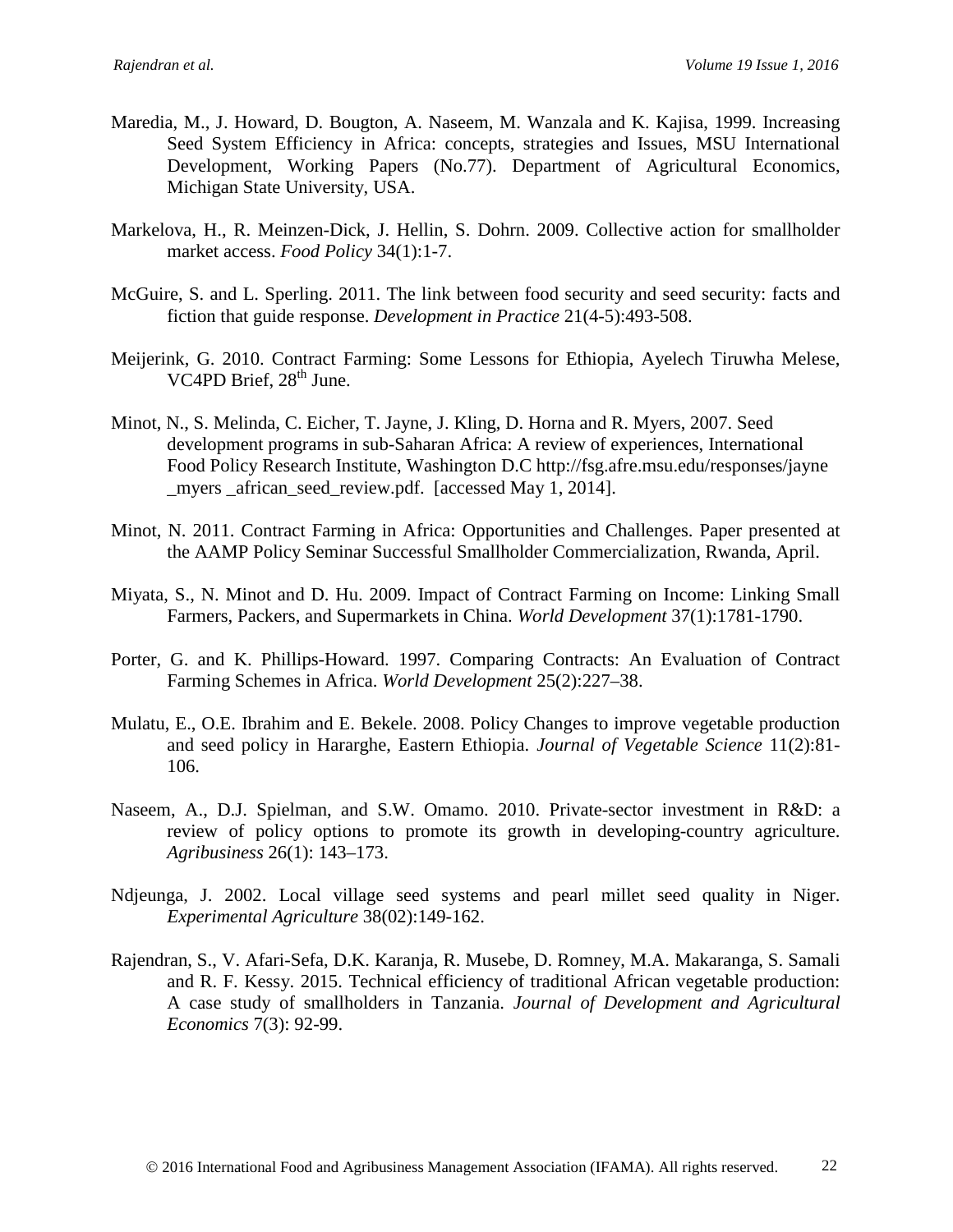- Rohrbach, D.D., K. Mtenga, J.A.B. Kiriwaggulu, E. S. Monyo, F. Mwaisela, and H.M. Saadan, 2002. Comparative study of three community seed supply strategies in Tanzania. International Crops Research Institute for the Semi-Arid Tropics, India.
- Rohrbach, D.D., I.J. Minde and J. Howard. 2003. Looking beyond national boundaries: regional harmonization of seed policies, laws and regulations. *Food Policy* 28(1):317-333.
- Saenger, C., Q. Matin, T. Maximo and V. Angelino. 2012. Contract farming and Smallholder Incentives to Produce High Quality: Experimental Evidence from the Vietnamese Dairy Sector. GlobalFood Discussion Paper (No. 10), Transformation of Global Agri-Food Systems: Trends, Driving Forces, and Implications for Developing Countries Georg-August-University of Göttingen.
- Seboka, B. and A. Deressa. 2007. Validating farmers' indigenous social network for local seed supply in central valley of Ethiopia. *The Journal of Agricultural Education and Extension* 6(4):245-254.
- Shiferaw, B. A., A.K. Tewodros and Y. Liang, 2008. Technology adoption under seed access constraints and the economic impacts of improved pigeon pea varieties in Tanzania. *Agricultural Economics* 39(3):309-323.
- Stigter, C.J., D. Zheng, M. Xurong and L.O.Z. Onyewoto. 2005. Using traditional methods and indigenous technologies for coping with climate variability. *Climate Change* 70:255–271.
- Thiele, G. 1999. Informal potato seed systems in the Andes: why are they important and what should we do with them? *World Development* 27(1):83-99.
- Thomas, K., J. Blatt, K. Brakel, K. Kloss, T. Nilges and F. Woellert. 2008. *Marketdriven development and poverty reduction: a value chain analysis of fresh vegetables in Kenya and Tanzania.* SLE Publication Series. Nairobi, Berlin.
- Toenniessen, G., A. Akinwumi, and J. DeVries. 2008. Building an alliance for a green revolution in Africa. *Annals of the New York Academy of Sciences* 1136: 233-242.
- Tripp, R. and D. Rohrbach. 2001. Policies for African Seed Enterprise development. *Food Policy* 26(2):147-161.
- Tripp, R. 1997. Seed regulation: choices on the road to reform. *Food Policy* 22(5):433-446.
- Van Garderen, K.J. and C. Shah. 2002. Exact interpretation of dummy variables in semilog arithmic equations. *Econometrics Journal* 5:149-159.
- Vainio-Mattila, K. (2000). Wild vegetables used by the Sambaa in the Usambara mountains, NE Tanzania. *Annales Botanici Fennici* 37: 57-67.